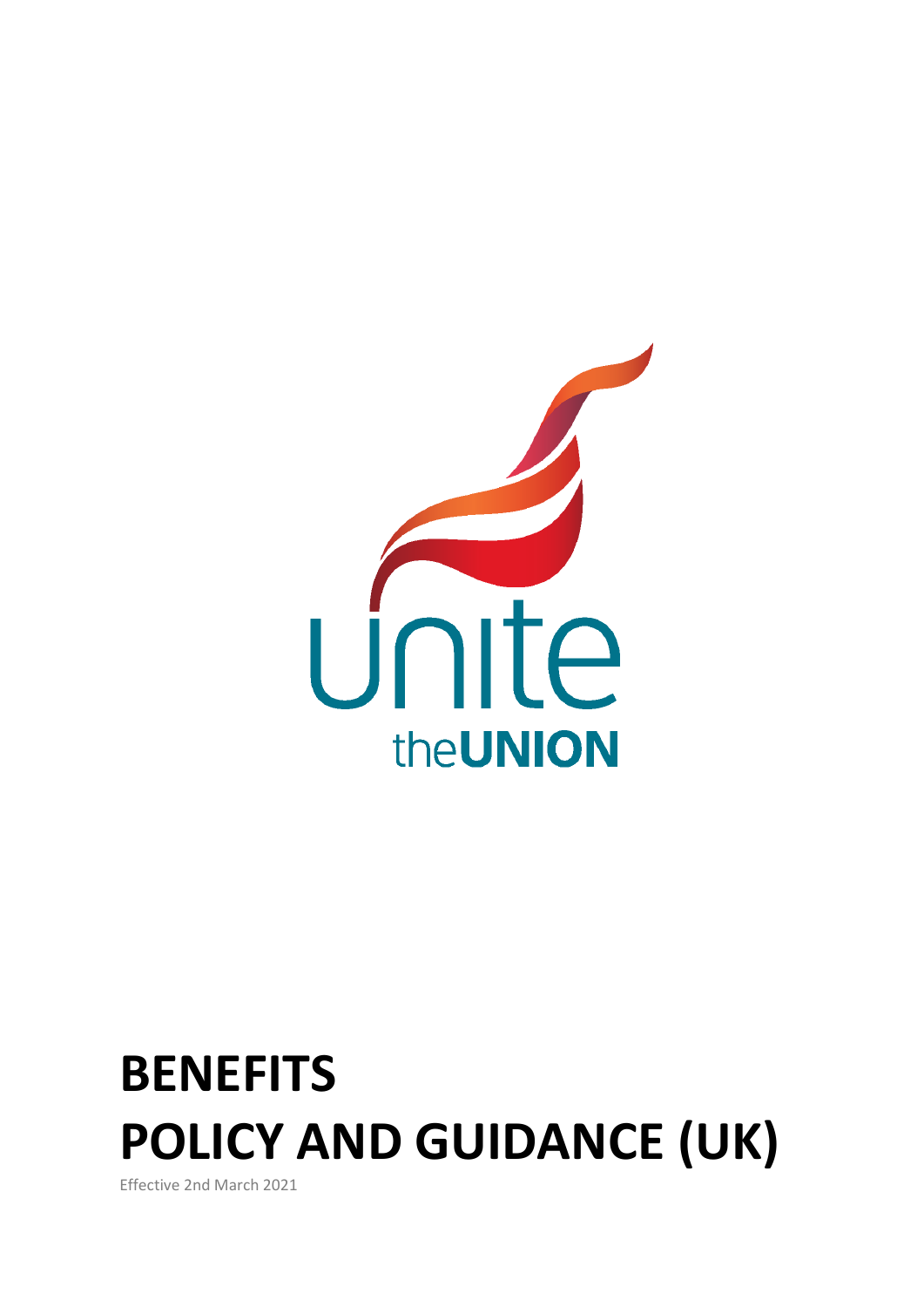# **Contents**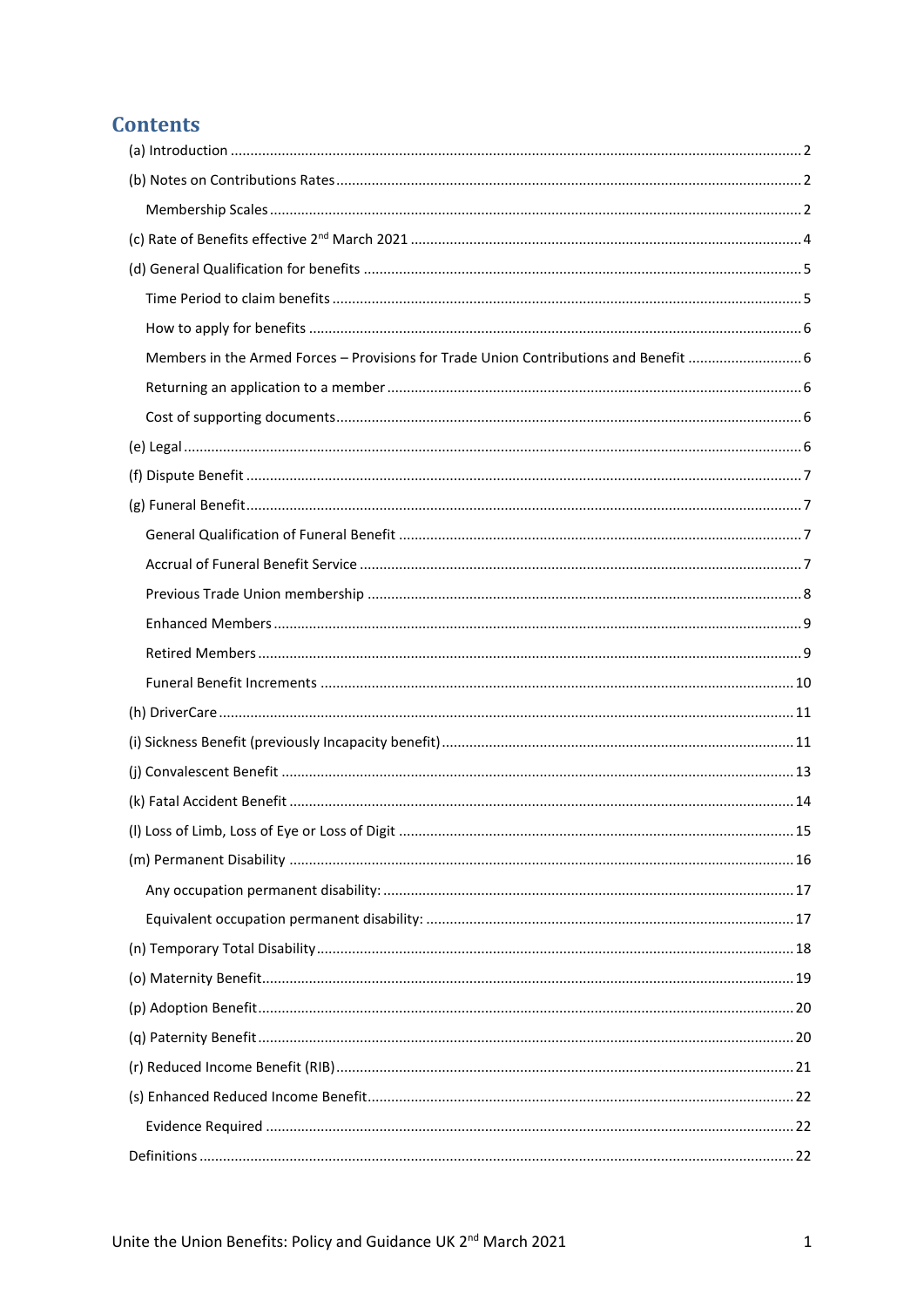# <span id="page-2-0"></span>**(a) Introduction**

Rule 4 of the Unite the Union rule book states that the Executive Council shall determine the period of membership necessary prior to a member attaining eligibility for benefits and the scope and level of benefits.

The Executive Council (EC) is comprised entirely of lay members whom have been elected democratically. The EC decision on all claims is final.

All benefits and payments are discretionary and nothing in this document is intended to create an entitlement, contractual or otherwise, in terms of membership of Unite.

The Executive Council of the Union retains the right to withdraw, alter, amend, add to or replace any of the benefits or subscription rates referred to in this Guidance, subject to the process set out under Rule.

Nothing in this Guidance (unless otherwise set out to the contrary) has the effect of creating a Rule of the Union, the entirety of which are contained in the Union Rule Book as amended from time to time.

In all instances the onus is with the member to make sure that they are on the correct membership rate that reflects their employment status and/or the level of benefits they desire. It shall be the personal responsibility of the member to maintain contributions and avoid arrears in all circumstances.

This policy and guidance document is for all members of Unite the Union in the United Kingdom.

# <span id="page-2-1"></span>**(b) Notes on Contributions Rates**

## <span id="page-2-2"></span>**Membership Scales**

Benefit entitlement depends on the member's membership scale (rate). Below is a list of benefits for each membership scale.

#### *Basic*

Members paying Basic contributions (Full Time, Low Pay or Apprentice Basic 1-4) and meeting the requirements set out later in this document shall be entitled to the benefits set out below:

Officer/staff support to maintain or improve wages/terms and conditions, Dispute Benefit, Fatality up to £10,000, Reduced Income Benefit, Education courses, Funeral Benefit, Legal and Affiliated Services.

#### *Basic Part Time*

Members 18 years or over whom normally work no more than 21 hours per week may pay the Basic Part Time contribution level. Members in this category of membership will be entitled to receive financial benefit at 50% of the Basic level.

## *Enhanced*

Members paying Enhanced contributions (Full Time, Low Pay or Apprentice Enhanced 1-4) and meeting the requirements set out later in this document shall be entitled to the same benefits as Basic Members plus the additional benefits set out below: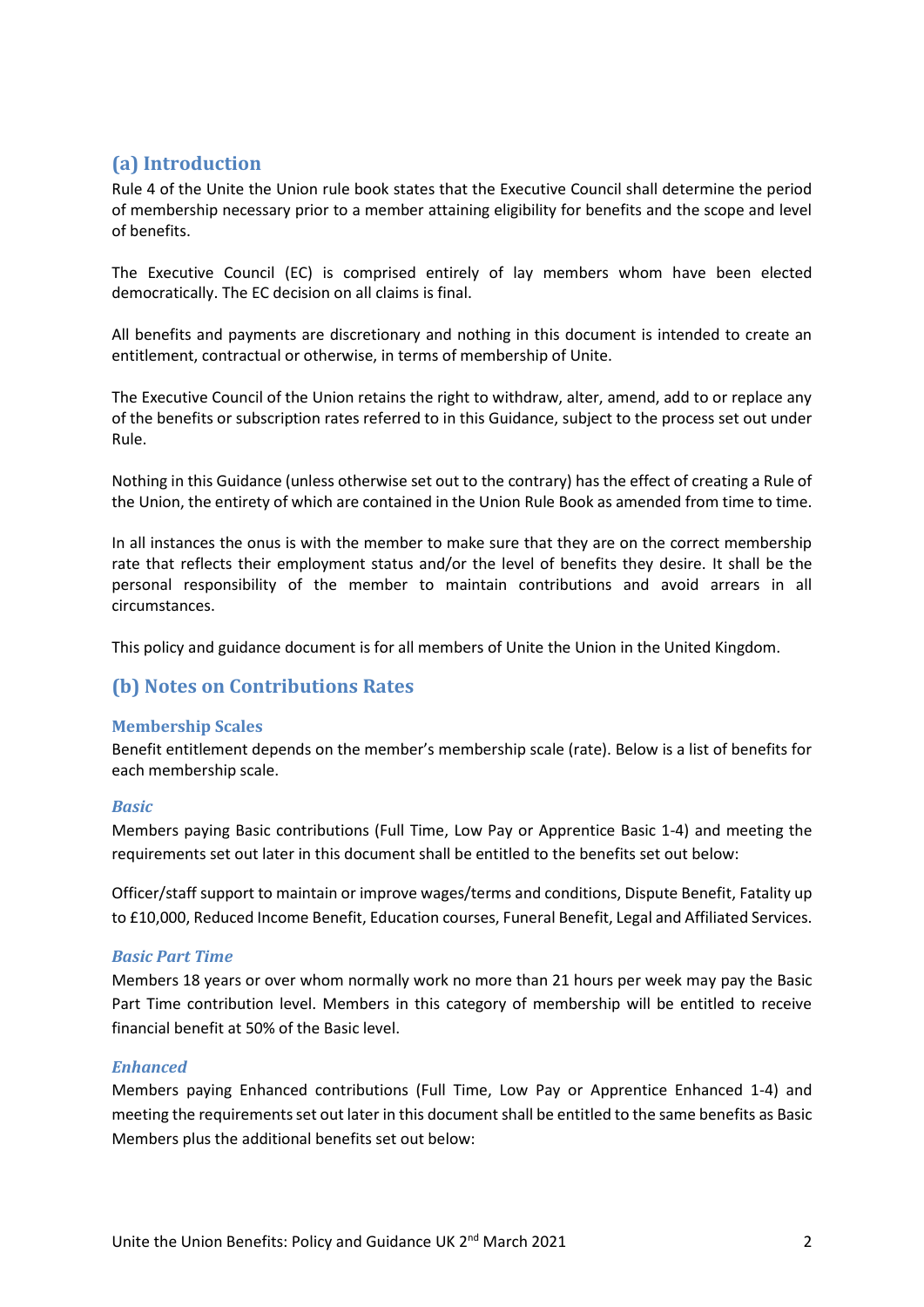Additional benefits of Sickness, Permanent Disability, (Total and Equivalent Occupation), Total Temporary Disability, Fatality up to £50,000, Loss of Limb, Eye or Digit, Maternity, Adoption, Paternity, Enhanced Reduced Income Benefit, Enhanced Funeral and Convalescent.

## *Enhanced Part Time*

Members 18 years or over who normally work no more than 21 hours per week may pay the Enhanced Part-time contribution level. Members in this category of membership will be entitled to receive financial benefits at 50% of the Enhanced level.

## *Special Discounted Rate (SDR) Categories*

The following categories of members are considered special discounted members:

- Newly joining unemployed members of the Community.
- Individuals engaged as volunteers.
- Members under 18 years of age who are not on an apprenticeship.
- Members who are undergoing a full time occupational, professional or government training scheme.
- Members who are in full time higher or further education.
- Members who are permanently retired from work or are prevented from working on medical grounds who are Retired Member Plus.
- Members who become unemployed having been previously employed members.

Note: in order to qualify for advice/guidance relating to their previous employment, members must have made 4 weeks full contributions prior to moving onto the Special Discounted Rate.

Members in any of the special discounted rate membership categories will only be entitled to the benefits applicable to Basic membership but not Fatal Accident Benefit. Such members are not entitled to receive any financial benefits except for, where the member is employed, (members who are under 18, undergoing a full time occupational, professional or government training scheme) Dispute Benefit at 50% of the Basic full time level and any benefit that is provided by affiliated partners. In respect of Funeral Benefit, such members will only be able to make a claim if they had previously satisfied the 26 week qualifying period in another category of membership. Note also that service while paying at the Special Discounted Rate does not count as service under the service element of the Funeral Benefit.

In order to be cost effective, members in special discounted rates categories should, where possible, pay their contributions by Direct Debit.

## **Refund of Subscriptions**

It is the members' obligation to notify the Union of any change in their employment status  $-e.g.,$ moving from full time to part time, becoming unemployed – which would reduce their contribution level. Equally, it is the members' responsibility to inform the Union of any change in their employment status that would increase their contribution level.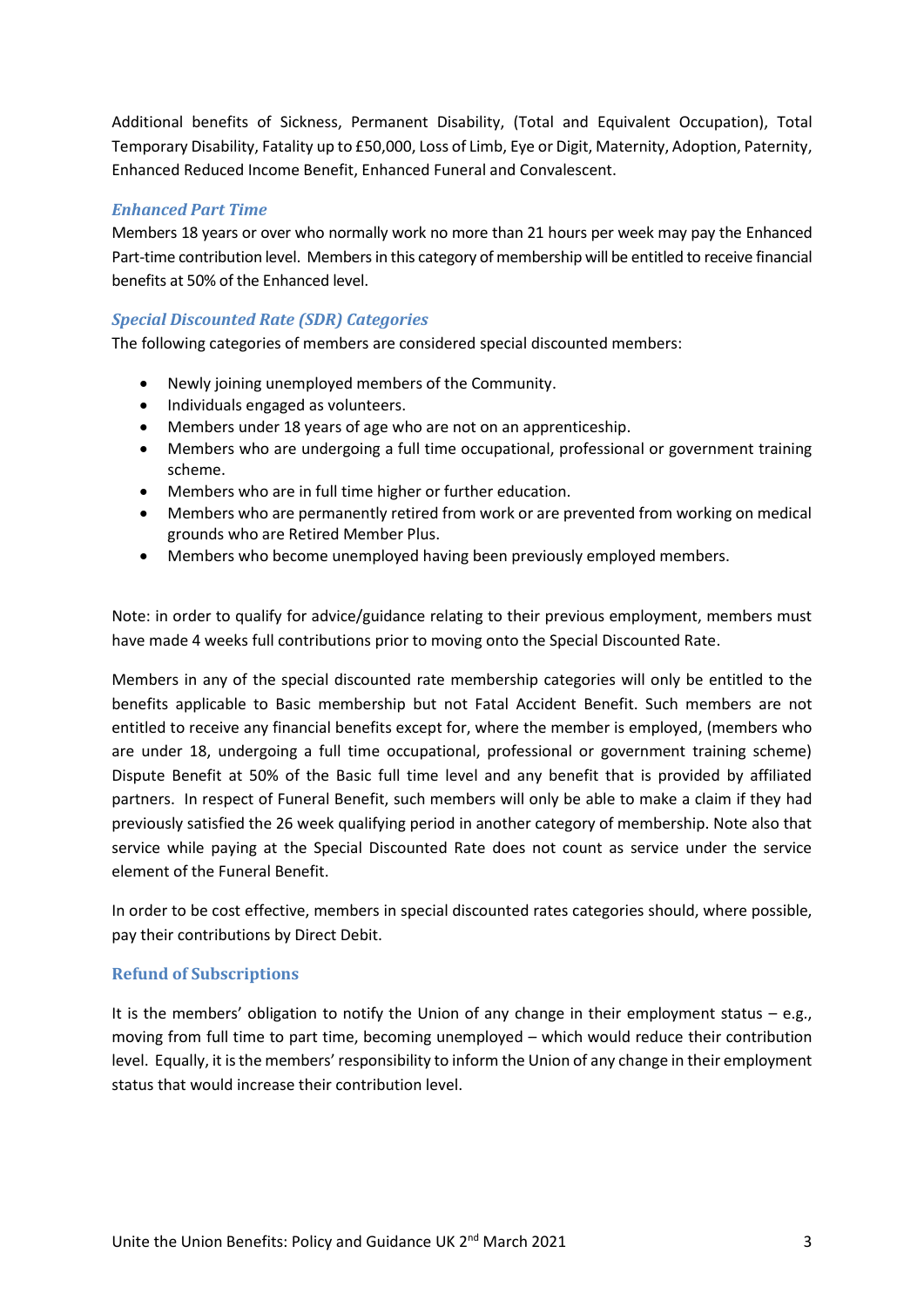# <span id="page-4-0"></span>**(c) Rate of Benefits effective 2nd March 2021**

For details see relevant section

| <b>Section</b> | <b>Benefit</b>                                                                                                                                                                           | Amount (£)                                              |
|----------------|------------------------------------------------------------------------------------------------------------------------------------------------------------------------------------------|---------------------------------------------------------|
| (e)            | Legal Assistance and Advice                                                                                                                                                              |                                                         |
| (f)            | Dispute<br>Maximum benefit of 5 days per calendar week (Sunday - Saturday)                                                                                                               | £70.00 per day<br>£350.00 per week                      |
| (g)            | Funeral<br>Minimum £100 Maximum £1,000                                                                                                                                                   | Up to £1,000                                            |
| (h)            | <b>Driver Care</b><br>Including loss of licence cover, personal accident/assault<br>and financial cover for legal costs incurred while<br>working as a professional driver               | Variable<br>See DriverCare website for<br>more details. |
| (i)            | <b>Sickness</b><br>No proof of reduction in salary 1                                                                                                                                     | £10.00 per week for 51<br>weeks (£2 per day) $1$        |
|                | With proof of 25% reduction of salary <sup>2</sup><br>Maximum benefit of 5 days per calendar week (Sunday - Saturday)<br>for up to 51 weeks. (Minimum claim must be greater than 5 days) | £25.00 per week for 51<br>weeks (£5 per day) $2$        |
| (i)            | Convalescence at the Union's Convalescent Centre                                                                                                                                         | Up to 2 weeks stay (14 days)                            |
| (k)            | Fatal Accident (at work or not)*                                                                                                                                                         | Up to £50,000                                           |
| (1)            | Loss of limb, eye or digit from accident (at work or not) *                                                                                                                              | Up to £10,000                                           |
| (m)            | Permanent Disability (Total or Equivalent)*                                                                                                                                              | Total: Up to £25,000<br>Equivalent: Up to £10,000       |
| (n)            | Temporary Total Disability *                                                                                                                                                             | Up to £5,000                                            |
| (o & p)        | Maternity and Adoption (including Shared Parental Leave)<br>Maximum benefit of 5 days per calendar week (Sunday - Saturday)<br>for up to 39 weeks.                                       | £10 per week<br>(£2 per day)                            |
| (q)            | Paternity<br>Maximum benefit of 5 days per calendar week (Sunday - Saturday)<br>for up to 2 weeks.                                                                                       | £15 per week (£3 per day)                               |
| (r)            | Reduced Income Benefit                                                                                                                                                                   | See section                                             |
| (s)            | <b>Enhanced Reduced Income Benefit</b>                                                                                                                                                   | See section                                             |

\*Accident benefits provided by Unite are those caused by an accident in the commonly accepted sense. Therefore illnesses, diseases or naturally occurring conditions or degenerative processes (such as stroke, heart attack, cancer, aneurysms and heart defects, for example) are not accidents. Accidents include but not limited to road traffic accidents, falling down the stairs, being crushed by a heavy load, fires, natural disasters and work place accidents as long as such is not intentionally caused by the member or a result of the member's wilful negligence (for example illegally climbing an electrical pylon which is clearly marked or while being drink or under the influence of recreational/non-prescription drugs) or while committing any criminal act. Accidents which occur whilst participating in an extreme sport are not covered.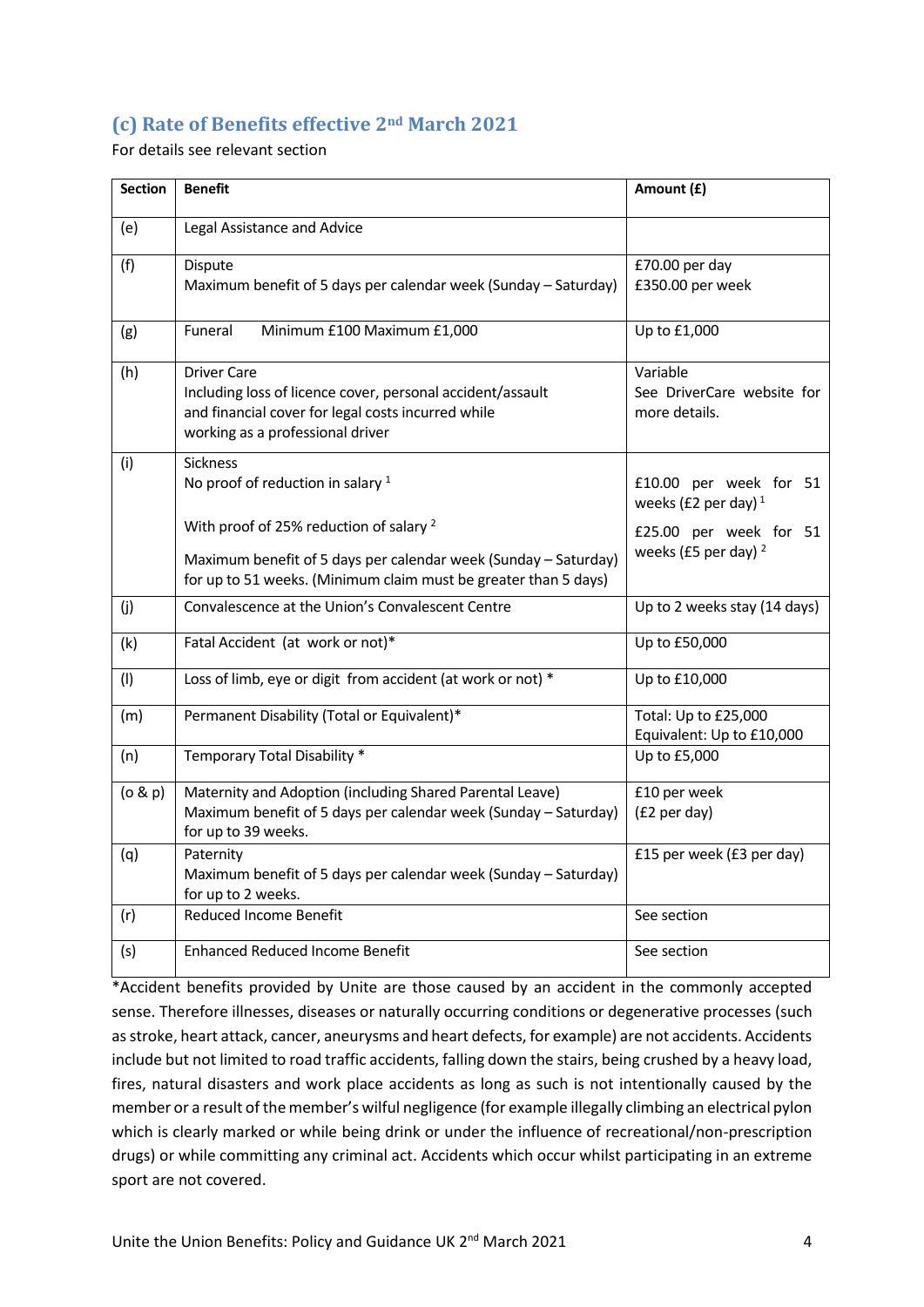# <span id="page-5-0"></span>**(d) General Qualification for benefits**

Unless otherwise specifically stated elsewhere in this document:

Members will only be entitled to benefits appropriate to the level of contribution they pay, as defined in Section (a) of this document. A qualifying member must generally (please see individual benefit for qualification periods and required membership scale) have 26 full weeks membership, having made 26 weekly payments and being less than 6 weeks in arrears at the time of the incident / illness that may lead to a claim for benefit. Members must also be in compliance at the time of the claim. In any week, or part thereof, for which a member receives financial benefits, full contributions are payable except where members are involved in a Strike or Lock-out, where financial assistance has been sanctioned by the Executive Council. Contributions due may be deducted from any benefit payable, together with any outstanding arrears.

If a member goes into arrears, the following applies:

i) For the first six weeks, members are entitled to make up contributions at the rate appropriate to their employment status which may be lower (e.g., the member became unemployed) or higher than the rate the member had been paying

ii) For periods of arrears greater than 6 weeks, the member must make up the arrears at the rate they had previously been paying prior to going in arrears or, if higher, the rate appropriate to their employment status

iii) To come into compliance, a member who has been in arrears for more than 6 weeks must pay the rate determined in (ii) above for a further four weeks.

iv) A member six weeks or more in arrears is out of benefit and not entitled representation until 4 weeks after clearing all arrears.

Where a member is claiming for a benefit that requires a qualification period on Enhanced membership, the start date of a member's Enhanced membership shall be the date the Union's administration processed that request.

No payment of benefit shall carry interest in the event of a delay in payment.

Any member making a false application of benefit shall refund all monies received in such case and forfeit all benefits for 13 weeks and if detected a second time may be expelled from the Union.

It is recommended that, except in one off exception circumstances, payment of benefits to members shall be done by BACS.

#### <span id="page-5-1"></span>**Time Period to claim benefits**

In general, where benefits are for a period of absence from work (i.e Sickness, Paternity and Reduced Income Benefit), members can only back claim up to 1 year from the date of their benefit application. This means that if an application for one of the benefits listed in the previous sentence is made on  $1<sup>st</sup>$ February 2020, members cannot claim for any periods of absence before  $1<sup>st</sup>$  February 2019. For maternity and adoption claims, the benefit must be claimed within 18 months. The only exception is if a clear administrative error has occurred. The EC have the final decision on whether an administrative error had occurred.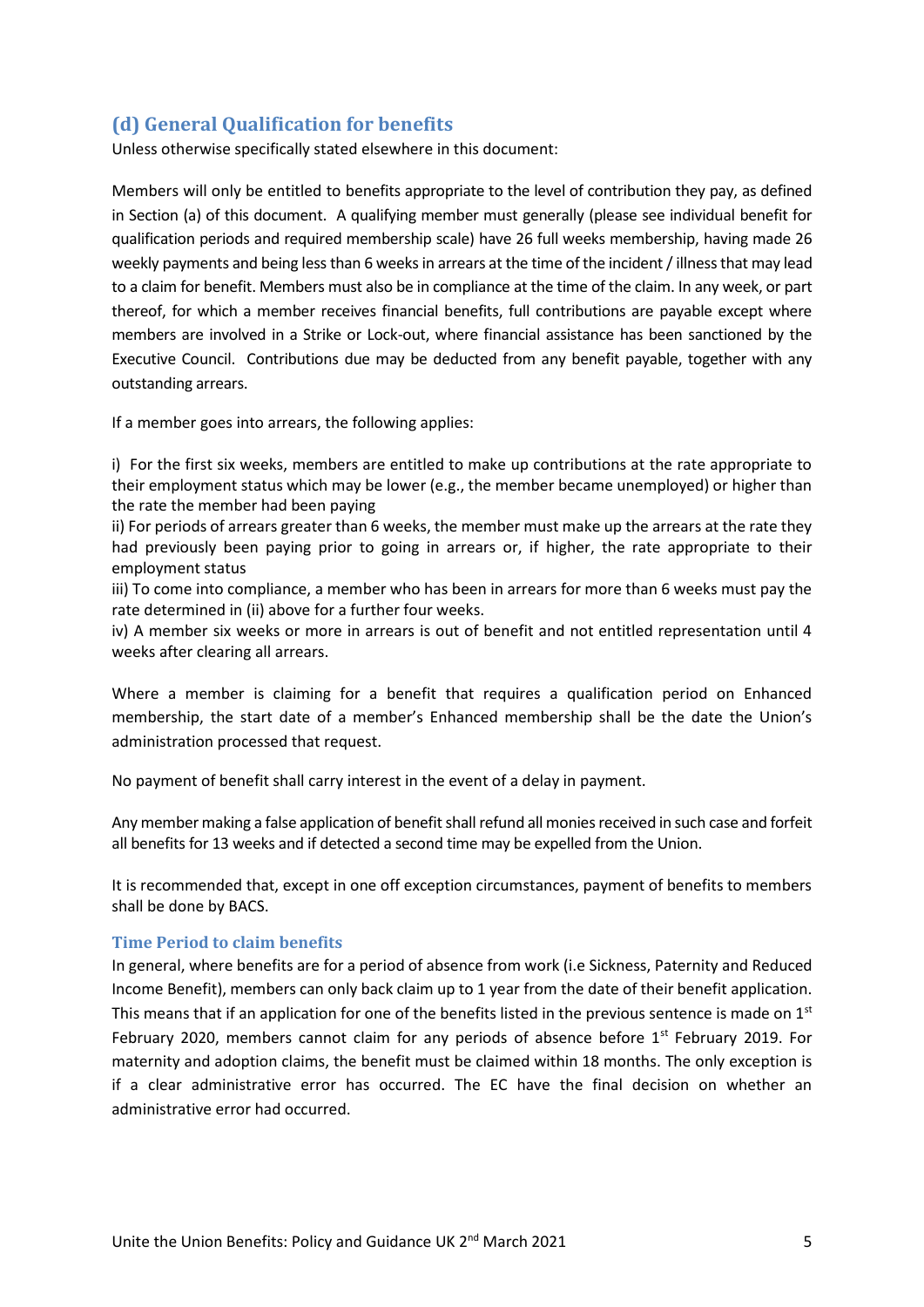For Funeral, Fatal Accident Benefit, Total Permanent Disability Benefit, Equivalent Occupation Permanent Disability Benefit, Temporary Total Disability Benefit, Loss of Limb, Eye, or Digit Benefit the applicable period is three years from the date of accident for the accident benefits or date of death for Funeral benefit.

#### <span id="page-6-0"></span>**How to apply for benefits**

Each benefit has a designated form that needs completing by the member or their next of kin. The form will need to be supported by whatever evidence is required by each individual benefit.

Please contact your local office to obtain the relevant benefit form or visit our website: [https://unitetheunion.org/why-join/member-offers-and-benefits/member-offers/enhanced](https://unitetheunion.org/why-join/member-offers-and-benefits/member-offers/enhanced-membership-benefits/)[membership-benefits/](https://unitetheunion.org/why-join/member-offers-and-benefits/member-offers/enhanced-membership-benefits/)

#### <span id="page-6-1"></span>**Members in the Armed Forces – Provisions for Trade Union Contributions and Benefit**

Subject to being fully paid up, a member who is accepted for service with the Armed Forces during a period of compulsory call-up shall be entitled to deposit their membership card and pay no contributions during the period of their compulsory call-up. No benefits shall be payable by the Union during the period the member's card is deposited, other than funeral benefit. At the end of the period of compulsory callup the member's card will be returned and contributions will re-commence.

#### <span id="page-6-2"></span>**Returning an application to a member**

The Union's administration may return an application for Union benefit if the form is incomplete, missing the appropriate supporting documentation and/or if the benefit form is unclear or illegible.

#### <span id="page-6-3"></span>**Cost of supporting documents**

All benefits require supporting documentation to support a member's claim. The member is entirely responsible for any cost in acquiring any documentation to support a claim. An example of this may be a doctor's letter which some medical professionals charge for.

## <span id="page-6-4"></span>**(e) Legal**

Members are afforded legal assistance in accordance with Rule 4.6 and the determinations of the Executive Council made pursuant to that Rule.

The provision of legal services, the level at which it is afforded and the selection of any provider is at the discretion of the Executive Council.

Eligibility for Legal services in respect of personal injury claims is immediate (including all retirees and nonworking family members). Non-working family members are entitled to personal injury assistance for non-work related accidents. Eligibility for free wills is 13 weeks full paying membership.

Criminal legal assistance arising from work related issues is provided at the discretion of the EC.

For all other legal services (including free half hour services and employment representation), 4 weeks full paying membership is required which may be waived at the discretion of the Director of Legal Services.

In respect of free half hour and employment advice, the relevant issues must not predate membership. Only members are entitled to employment advice/assistance and access to the free half hour advice service.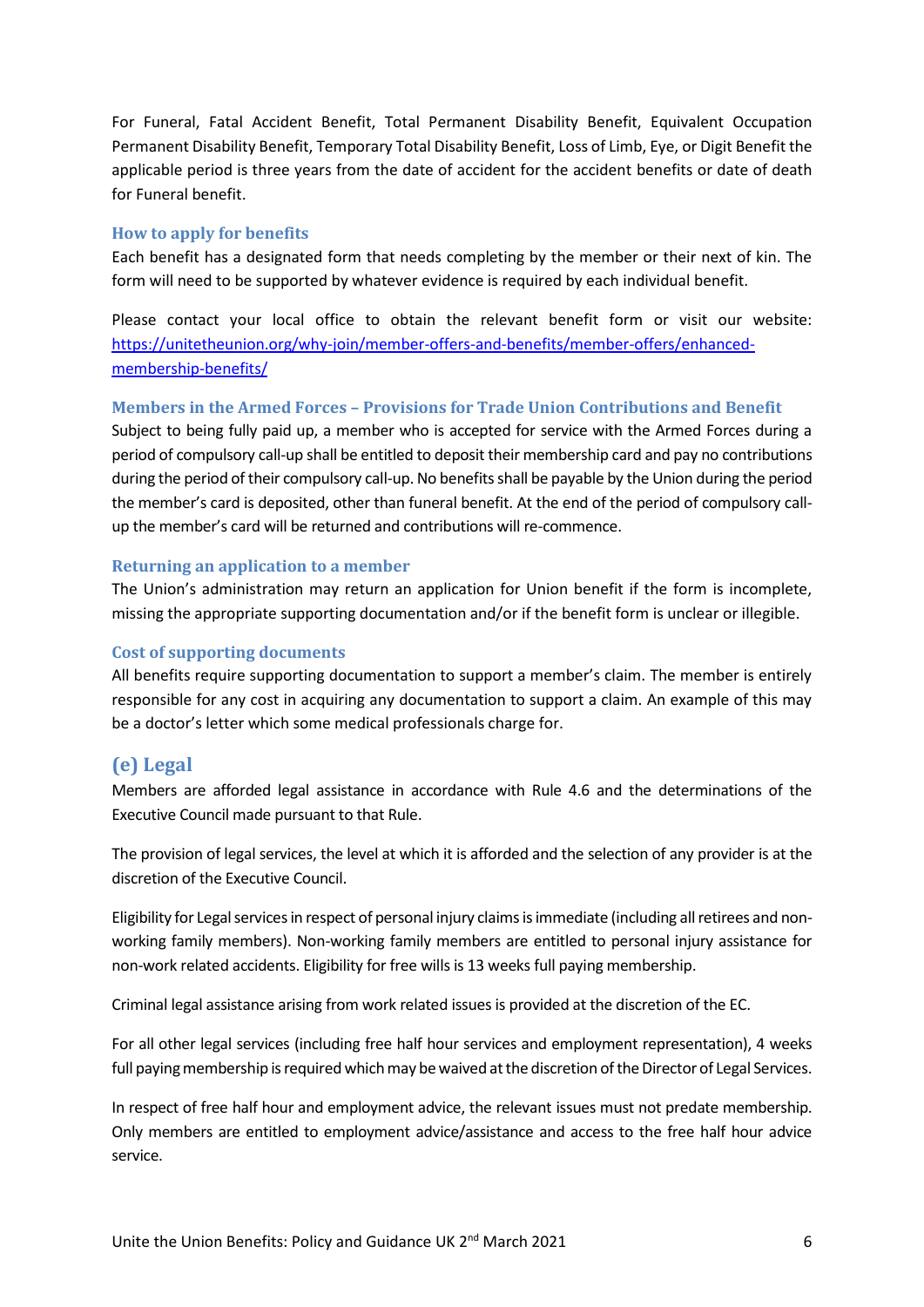Members absent from the workplace and pursuing a Personal Injury or other legal claim with the Union's Assistance must continue to contribute at the rate appropriate to their employment status or at the Special Discounted Rate if unemployed. A failure to do so will result in a withdrawal of assistance.

Personal injury assistance includes (but is not limited to):

- $\checkmark$  Accidents at work
- $\checkmark$  Serious injury claims (Brain injury, spinal cord damage, loss of limb)
- $\checkmark$  Occupational diseases (including Asbestos, Deafness, RSI, Dermatitis, Hand/arm Vibration Syndrome and others)
- $\checkmark$  Medical negligence
- $\checkmark$  Road traffic accidents
- $\checkmark$  Accidents occurring outside of work

# <span id="page-7-0"></span>**(f) Dispute Benefit**

According to Rule 4.5 of the Union Rule book, "The Union shall pay dispute benefit in such circumstances and on such terms as are decided by the Executive Council from time to time".

# <span id="page-7-1"></span>**(g) Funeral Benefit**

## <span id="page-7-2"></span>**General Qualification of Funeral Benefit**

On the death of a qualifying member (26 weeks of paying membership excluding Special Discounted Rate /RMP membership and not more than 6 weeks in arrears), funeral benefit may be paid. The payment shall be paid to their nominee or to the person or persons whom the Executive Council shall in their absolute and final discretion consider entitled to it. The Executive Council retain the right to cancel this benefit at any time (there are no vested/accrued rights).

Funeral benefit shall be paid to a member's nominee, personal representative, widow, widower, partner, next of kin or child, on the production of satisfactory evidence that such person is responsible for the member's funeral arrangements. Where there is dispute between the member's next of kin or beneficiary, payment shall be paid to the person who paid the majority of the funeral expenses.

Where funeral benefit is payable the minimum amount is £100 and the maximum is £1,000 (Please note that the £1,000 maximum payment is for Enhanced members only. The maximum for non-Enhanced members is £500.)

#### <span id="page-7-3"></span>**Accrual of Funeral Benefit Service**

Funeral Benefit is calculated based upon the members' number of years' service (Full time, Low Pay and Apprentice at 100%, part time at 50%) up to the point of the member becoming retired, permanently disabled or chooses to switch to another Special Discounted Rate. Service whilst paying a Special Discounted Rate (Back to Work, Community, Young Members, Full Time Education and Retired Member Plus) does not count. In the case that a member has been both part time and full time then the benefit will be paid at the appropriate rate according to which membership they have been on the longest i.e. If a member has 12 years' service (7 years full time and 5 years part time) they shall receive 12 years of benefit entitlement at 100%.

Members who join the Union as Community Members (or any other Special Discounted Rate category) and never become full, part time, apprentice or Low Pay members for the 26 week qualifying period are not eligible for Funeral Benefit.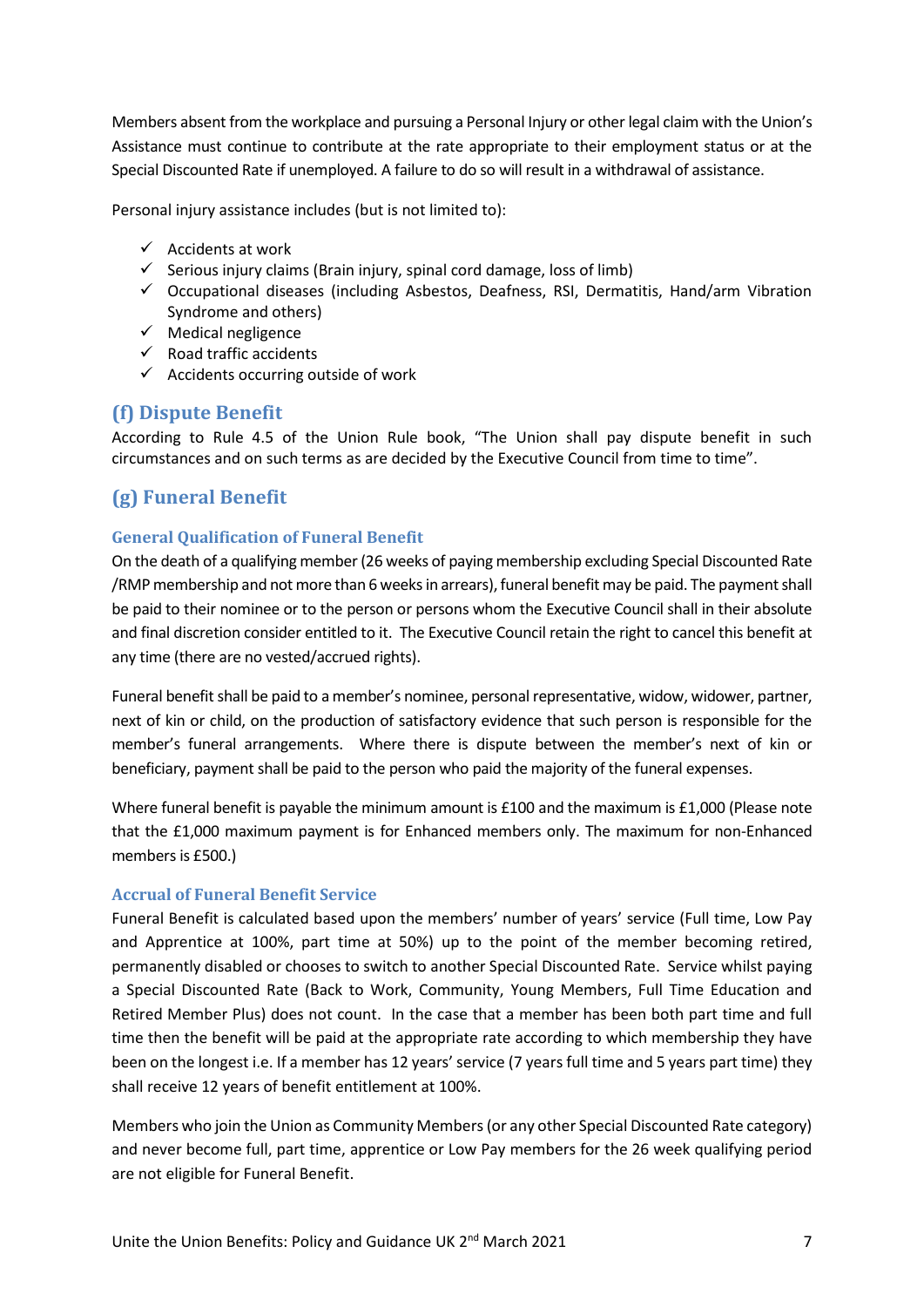## <span id="page-8-0"></span>**Previous Trade Union membership**

If a member has belonged to a trade union that eventually merged into the Unite the Union this effects the amount of benefit that is payable:

## *Former Amicus Members excluding CMA*

Former Amicus Section members (other than CMA members) who retired before 1<sup>st</sup> September 2009 and who have never paid a membership scale that is not a special discounted rate after 1<sup>st</sup> September 2009 are not eligible for Funeral Benefit from the Union. All Funeral Benefits previously honoured by former Unions of Amicus, with the exception of the CMA, are defunct (in accordance with a decision of Amicus NEC in 2003).

For deaths between  $1^{st}$  September 2009 and up to  $30^{th}$  September 2015, except for CMA members, service for the purpose of calculating Funeral Benefit for former Amicus Section members accrues from 1st September 2009.

For deaths on and after 1<sup>st</sup> October 2015, for all former Amicus members who were non retired and in compliance members as at  $1<sup>st</sup>$  September 2009, all service counts (excluding years on special discounted rates).

N.B. In most cases, but not exclusively, a former Amicus member membership number will start with a "3" or "4". Please note that previous CMA members will also have a membership number starting with these numbers.

## *Former TGWU Members and CMA members*

Members that belonged to the TGWU prior to the merger in  $1<sup>st</sup>$  September 2009 all service counts (excluding years on special discounted rates)

N.B. In most cases, but not exclusively, a former TGWU member's membership number will start with a "1".

## *Former UCATT Members*

Former UCATT members who have died before 1<sup>st</sup> January 2017 (on any UCATT membership rate) OR who have died on or after 1<sup>st</sup> January 2017 and their membership scale a former UCATT Free retired membership i.e. (i.e. UCATT Retired Free, Free Card 40, Free Card 50 or Superannuated Free Card):

- A flat rate of £150 is payable to the member's next of kin in the event of the death of the member
- Spouses of former UCATT members who have died before 1st January 2017 or if the member is on UCATT Retired Free, Free Card 40, Free Card 50 or Superannuated Free Card rates have an entitlement of £75 which is only payable to the member. If the member has passed away before their spouse then no benefit is payable to their children or any other relative. "Spouse" shall mean husband, wife, civil partner or common law partner.

Former UCATT members who have died on or after 1<sup>st</sup> January 2017 and were paying for their Retired Membership (Scales 08, 08E & RMP) or on any other UCATT Active Scale i.e. Craft, General or UCATT Apprentice scales (does not include UCATT free retired memberships) or any Unite non-special discounted scales.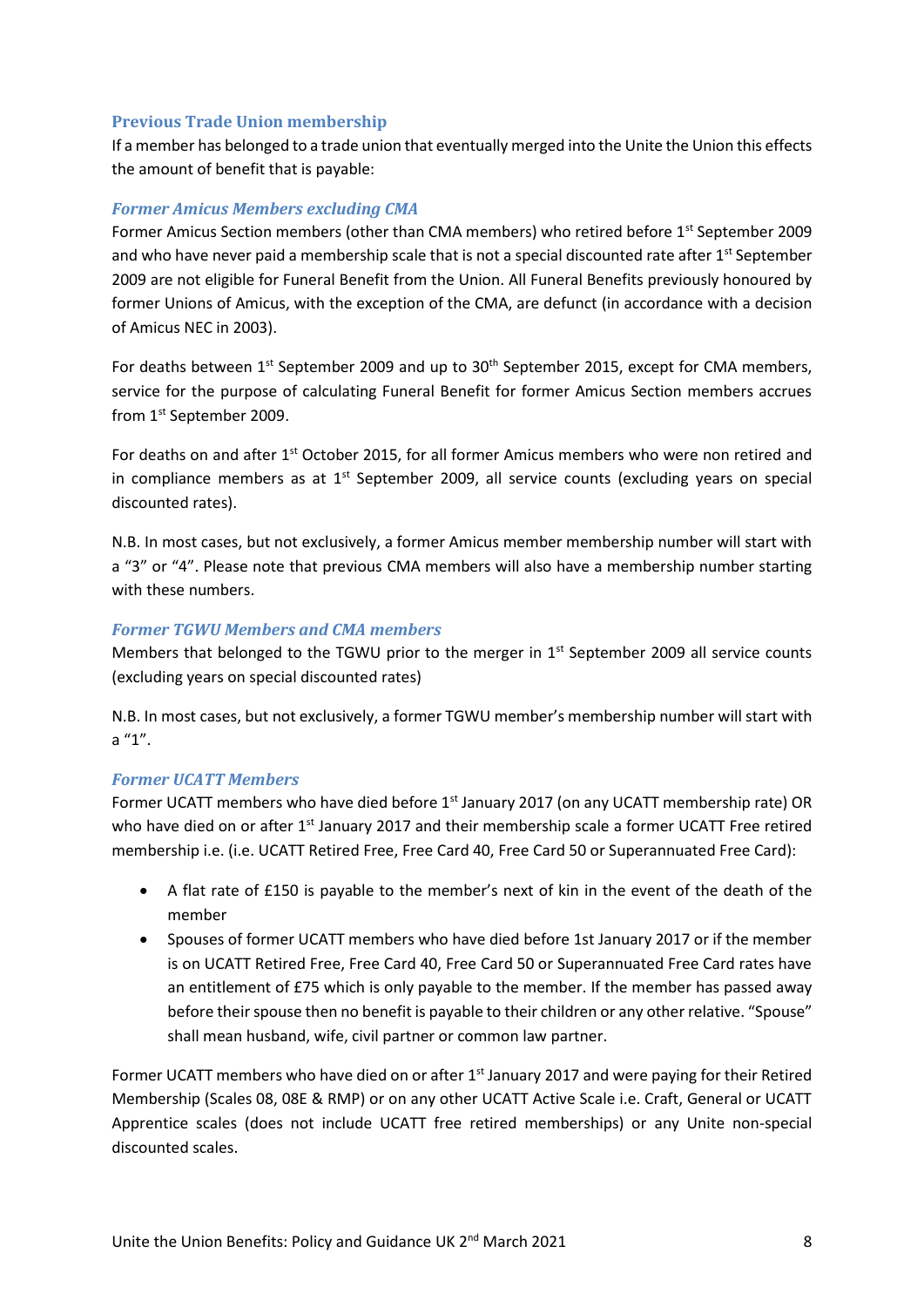All service counts (excluding years on special discounted rates. UCATT disabled, unemployed, sick and retired rates are seen as special discounted rates in addition to the membership stated under "special discounted rates is section" "b" of this document.)

N.B. In most cases, but not exclusively, a former UCATT member's Unite membership number will start with a 5

## <span id="page-9-0"></span>**Enhanced Members**

Members who are on an Enhanced membership scale (Enhanced Full Time, Enhanced Part Time, Enhanced Apprentice 1-4 and Low Pay Enhanced) will have their benefit doubled if they meet all of the following criteria:

- (i) The member must have been on an Enhanced Scale at the date of death;
- (ii) The member was in no more than 6 weeks in arrears;
- (iii) The member had paid an Enhanced membership scale for at least 26 weeks at the date of death;
- (iv) The member met the other qualifications for funeral benefit.
- (v) The date of death must be on or after  $1<sup>st</sup>$  January 2019.

Members who retire and were previously on an Enhanced membership scale before moving to a retired membership rate do not have their benefit doubled.

## <span id="page-9-1"></span>**Retired Members**

The date a member retires and the type of membership they have also affects the amount of funeral benefit due.

For members retiring or becoming permanently disabled on or after 2<sup>nd</sup> April 2012, only those paying Retired Members Plus contributions will be eligible, assuming they otherwise were, to claim Funeral Benefit upon their death. Members of Retired Member Plus will receive the Funeral Benefit amount, if they are entitled to it, prevailing on the date of their death.

Members who retired (or became permanently disabled) prior to 2<sup>nd</sup> April 2012 and chose not to become Retired Members Plus by 31<sup>st</sup> March 2015 remain eligible for Funeral Benefit (assuming they otherwise were) but, when they die, are only eligible for the Funeral Benefit amount as at  $2^{nd}$  April 2012.

#### **Evidence Required**

A completed funeral benefit form should in all cases be accompanied with evidence of death (death certificate or coroner's certificate of the fact of death. If death has occurred abroad the appropriate documentation of that country that is similar to a death certificate will suffice). Where the recipient of the funeral benefit is not the spouse or named on the death certificate evidence of funeral cost must be provided. In all cases payment of funeral benefit should be made to the person/organisation that incurred the majority of the funeral costs.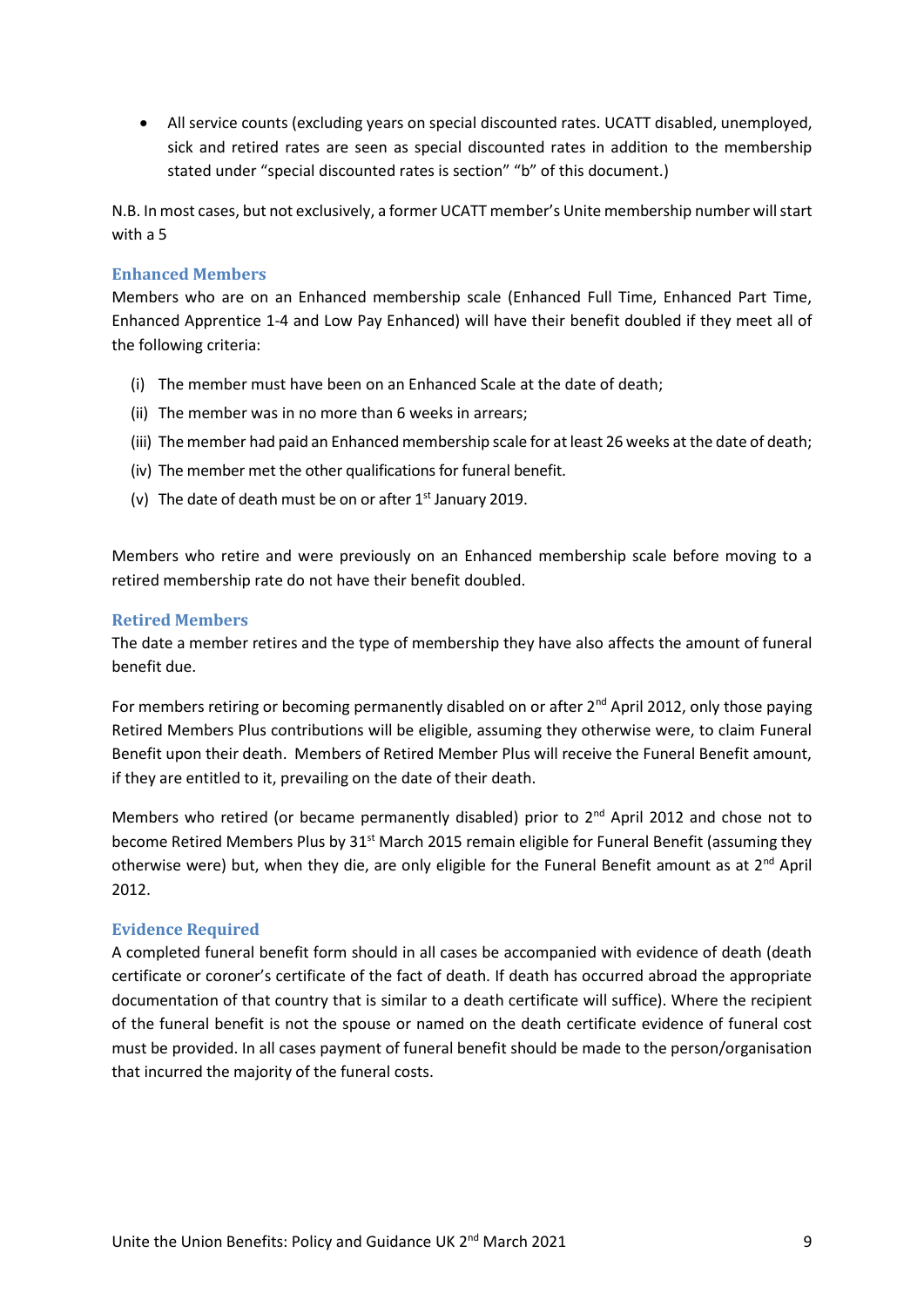## <span id="page-10-0"></span>**Funeral Benefit Increments**

Please note: a member's membership to a previous union, the type of retired membership, years of membership of a special discounted rate, years spent as a part time member and their date of death can alter the amount owed. The table below is used in making the calculation of funeral benefit.

| Date of last Non-<br><b>SDR</b> payment | <b>Before</b> | 05/10/1997  | 27/03/2000   | 01/03/2002  | 02/08/2004                       | 31/07/2006  | 01/09/2013     |
|-----------------------------------------|---------------|-------------|--------------|-------------|----------------------------------|-------------|----------------|
|                                         |               | to          | to           | to          | to                               | to          | to             |
| No of years' service                    | 05/10/1997    | 26/03/2000  | 28/02/2002   |             | 01/08/2004 30/07/2006 31/08/2013 |             | <b>PRESENT</b> |
| Less than 1 year                        | $\mathbf 0$   | $\mathbf 0$ | $\mathbf{0}$ | $\mathbf 0$ | $\mathsf{O}\xspace$              | $\mathbf 0$ | $\mathbf 0$    |
| 1 Year                                  | 100           | 100         | 100          | 100         | 100                              | 100         | 100            |
| 2 Years                                 | 100           | 100         | 100          | 100         | 100                              | 115.79      | 115.79         |
| <b>3 Years</b>                          | 100           | 100         | 100          | 100         | 100                              | 131.58      | 131.58         |
| <b>4 Years</b>                          | 100           | 100         | 100          | 100         | 100                              | 147.37      | 147.37         |
| <b>5 Years</b>                          | 100           | 100         | 100          | 100         | 100                              | 163.16      | 163.16         |
| 6 Years                                 | 100           | 100         | 100          | 100         | 106.55                           | 178.95      | 178.95         |
| <b>7 Years</b>                          | 100           | 100         | 100          | 104.22      | 114.66                           | 194.74      | 194.74         |
| 8 Years                                 | 100           | 100         | 102.88       | 111.59      | 122.77                           | 210.53      | 210.53         |
| 9 Years                                 | 100           | 100.56      | 109.72       | 118.96      | 130.88                           | 226.32      | 226.32         |
| <b>10 Years</b>                         | 100           | 106.88      | 116.56       | 126.33      | 138.99                           | 242.11      | 242.11         |
| 11 Years                                | 100           | 113.2       | 123.4        | 133.7       | 147.1                            | 257.9       | 257.9          |
| <b>12 Years</b>                         | 100           | 119.52      | 130.24       | 141.07      | 155.21                           | 273.69      | 273.69         |
| 13 Years                                | 100           | 125.84      | 137.08       | 148.44      | 163.32                           | 289.48      | 289.48         |
| 14 Years                                | 100           | 132.16      | 143.96       | 155.81      | 171.43                           | 305.27      | 305.27         |
| <b>15 Years</b>                         | 100           | 138.48      | 150.76       | 163.18      | 179.54                           | 321.06      | 321.06         |
| <b>16 Years</b>                         | 100           | 144.8       | 157.6        | 170.55      | 187.65                           | 336.85      | 336.85         |
| 17 Years                                | 100           | 151.12      | 164.4        | 177.92      | 195.76                           | 352.64      | 352.64         |
| <b>18 Years</b>                         | 100           | 157.44      | 171.28       | 185.29      | 203.87                           | 368.43      | 368.43         |
| <b>19 Years</b>                         | 100           | 163.76      | 178.12       | 192.66      | 211.98                           | 384.22      | 384.22         |
| <b>20 Years</b>                         | 100           | 170         | 185          | 200         | 220                              | 400         | 400.01         |
| 21 Years                                | 100           | 170         | 185          | 200         | 220                              | 400         | 415.8          |
| 22 Years                                | 100           | 170         | 185          | 200         | 220                              | 400         | 431.59         |
| 23 Years                                | 100           | 170         | 185          | 200         | 220                              | 400         | 447.38         |
| 24 Years                                | 100           | 170         | 185          | 200         | 220                              | 400         | 463.17         |
| 25 Years                                | 100           | 170         | 185          | 200         | 220                              | 400         | 478.96         |
| 26 Years                                | 100           | 170         | 185          | 200         | 220                              | 400         | 494.75         |
| 27 Years or<br>more                     | 100           | 170         | 185          | 200         | 220                              | 400         | 500            |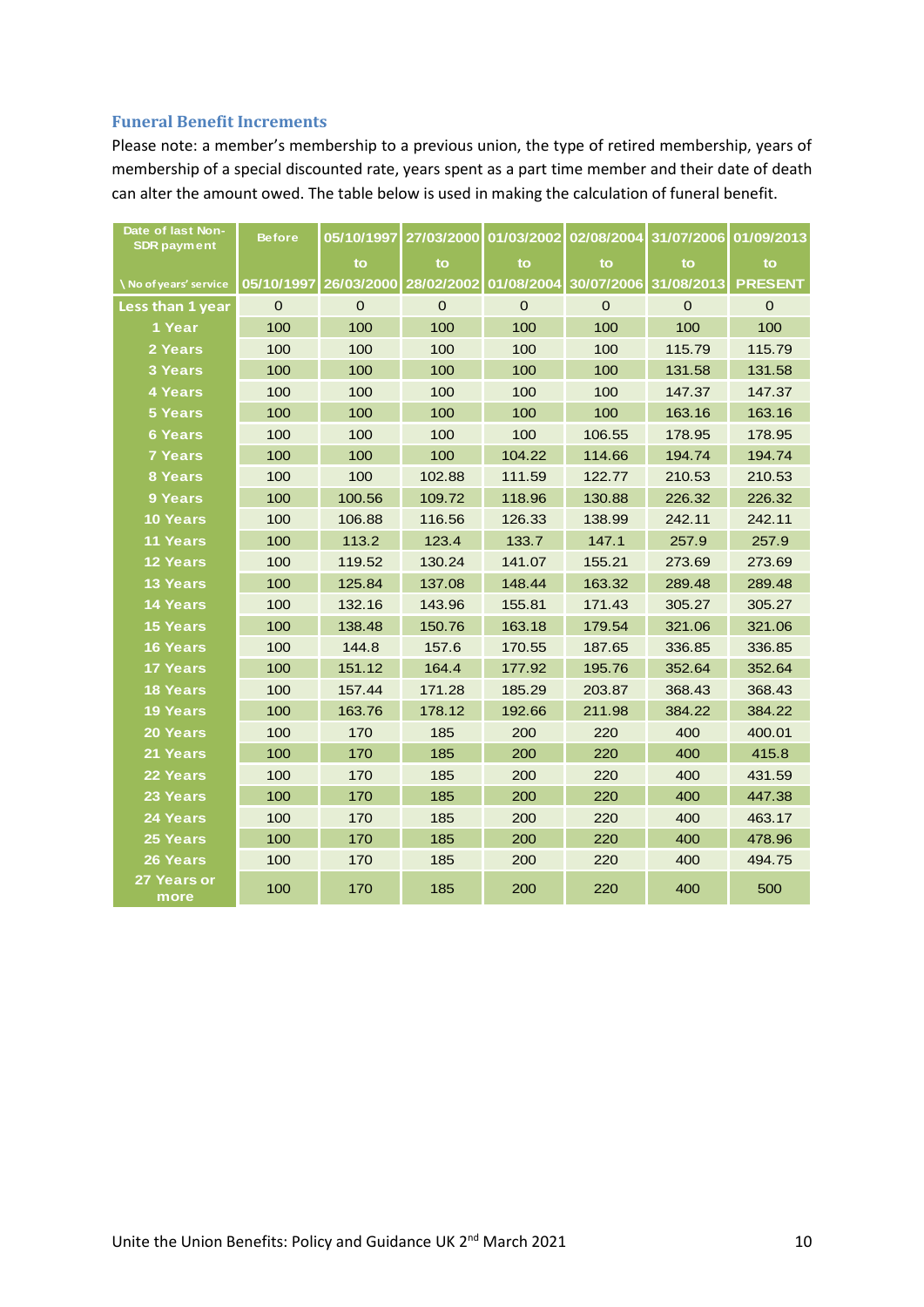# <span id="page-11-0"></span>**(h) DriverCare**

Members paying £1.10 per week extra (Special rates may apply to over 62's and conductors / conductresses):

- i. Having nine months membership, having made 39 weekly payments prior to the date of revocation or refusal of licence, qualifying members being below the age of 62 have cover of £8,000 should their driving licence be permanently revoked due to injury, disability, illness, poor eyesight or assault, subject to the full terms and conditions of the scheme as approved by the Executive Council;
- ii. upon joining the scheme shall receive benefit for personal accident or assault at work subject to the terms and conditions of the scheme as approved by the Executive Council;
- iii. having three months membership, having made 13 weekly payments prior to the date of the alleged offence, and who are not more than 6 weeks in arrears, who have been ordered to pay any sum of money by a court of justice in circumstances arising out of the member following their occupation, shall if so decided by the Executive Council having regard to the circumstances associated with the case, be granted assistance, the extent of such assistance to be at the absolute discretion of the Executive Council.

Members should refer to the certificates issued on joining the scheme for full details of the terms and conditions. Current terms and conditions can also be found by visiting the DriverCare website. Also refer to separate guidance notes for specifics on the Scheme.

# <span id="page-11-1"></span>**(i) Sickness Benefit (previously Incapacity benefit)**

Sickness Benefit can be claimed by any qualifying member (26 weeks of paying Enhanced membership and not more than 6 weeks in arrears at the time of claim) who is absent from work by reason of ill health or personal injury sustained in an accident provided that such illness or injury is not caused by drunkenness, recreational or non-prescription drugs, disorderly or improper conduct or through exposing themselves to unnecessary risk. This benefit is payable after the member has been on sick leave for seven calendar days due to illness or injury.

Furthermore a qualifying member must be off work for greater than 14 calendar days to claim sickness benefit and there is a minimum claim of 5 days. A qualifying member must continue to pay Enhanced contributions for the duration of their claim.

There are two levels of sickness benefit, a lower rate of £10 a week for up to 51 weeks for members who provide no proof of a reduction in gross pay and a higher rate of £25 for up to 51 weeks for members who provide evidence of a reduction of 25% or greater in gross pay. These two benefits are linked in that you cannot claim both for the same period. For the avoidance of doubt a member can only claim a maximum of 51 weeks sickness benefit, at either the higher, lower or a combination of the two in a 52 week period. Having exhausted their sickness benefit entitlement, such member shall not be entitled to any further assistance in the shape of sickness benefit until 52 weeks have elapsed from the end date of their previous claim. If a member claims within one year of the date for which they were last paid Sickness benefit, then previously paid benefits shall be counted as part of a continued period of benefit until such time as one whole year has elapsed from the date for which benefit was last paid. At this point the 52 week period will be reset.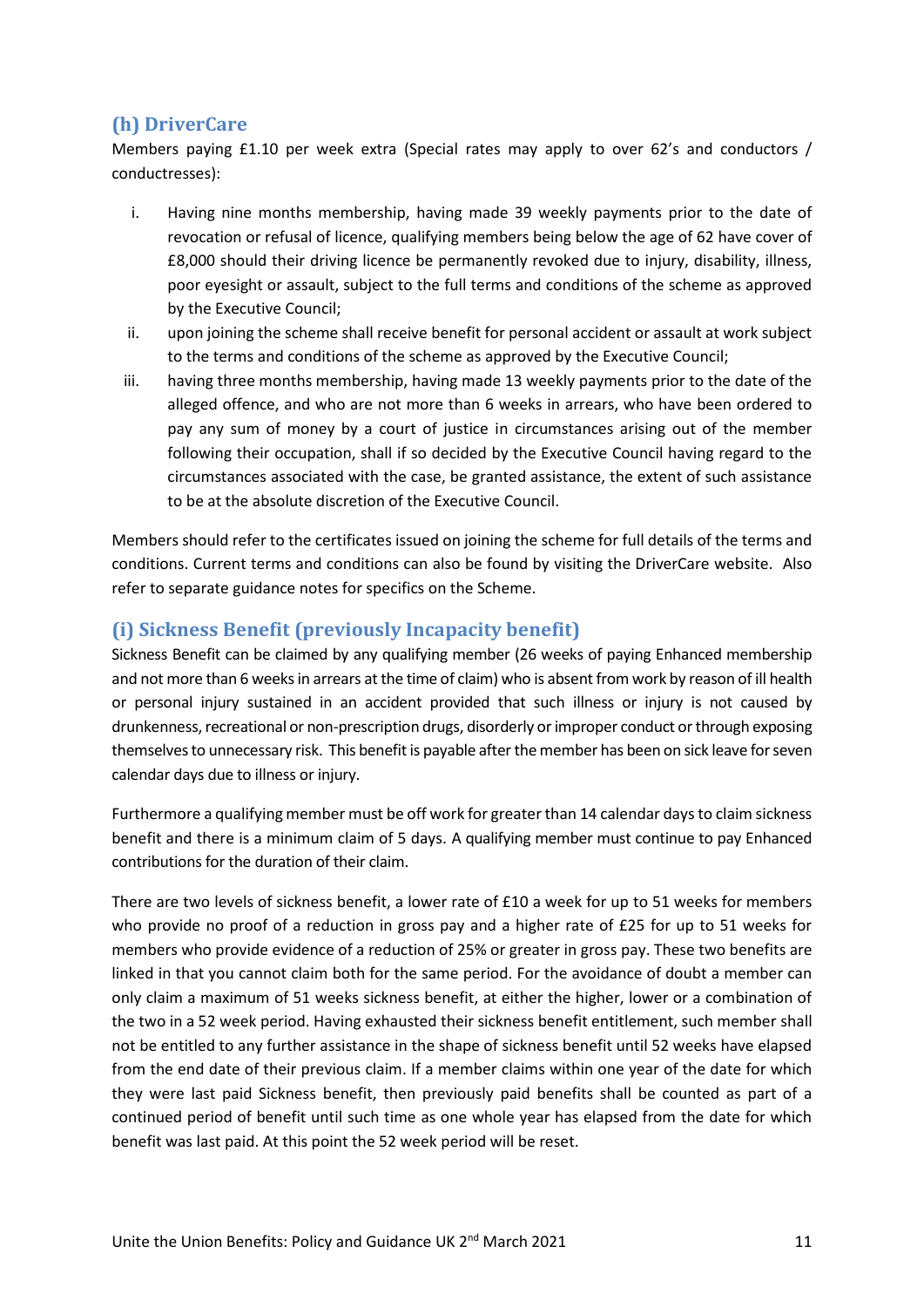A member can only claim a maximum of 51 weeks for a single illness or injury throughout their membership. For every time a member claims for a new condition they must wait the usual 7 day qualifying period. Where a member is claiming for a condition that is directly linked to a previous claim, the 7 day waiting period is waived.

For the avoidance of doubt, a member must have been on an Enhanced scale at the time the sickness/injury initiated and can only claim after the member has been on an Enhanced scale after 26 weeks. Therefore a basic member who goes off work and who knows that they will be absent for a long period cannot upgrade to Enhanced, pay 26 weeks Enhanced subscriptions and then claim sickness benefit. However a member who was already on Enhanced at the time they first went off work in relation to the illness/accident which is the basis of their claim, but for less than 26 weeks, can start claiming sickness benefit prospectively after their 26 weeks qualifying period is completed.

Any member making a false declaration of sickness shall refund all monies received in such case and forfeit all benefits for 13 weeks and if detected a second time may be expelled from the Union.

## *Evidence Required*

## *For Lower Rate Sickness at £10 a week/ £2 per day.*

Members claiming the lower rate sicknessshould send to the Union a completed Sickness benefit form which should in all cases be accompanied with evidence of:

- (i) proof of absence from work due to ill health or injury for the complete duration of the claim.
- (ii) evidence of the illness or injury that is preventing them from work.

This can be submitted in the form of sick notes, letters from a medical professional, letters from an employer or any other evidence that meets the two criteria above. A signed and stamped sickness form is sufficient evidence for claiming the lower rate sickness benefit as long as it is done by the member's employer or doctor.

A member does not need to suffer any reduction in salary to claim lower rate sickness.

## *For Higher Rate Sickness at £25 a week/ £5 per day.*

Members claiming the higher rate sickness should send to the Union a completed sickness benefit form which should in all cases be accompanied with evidence of:

- (i) proof of absence from work due to ill health or injury for the complete duration of the claim.
- (ii) evidence of the illness or injury that is preventing them from work.
- (iii) evidence of a reduction of 25% or greater in gross taxable income for the period in which they are claiming the higher rate sickness benefit.

This can be submitted in the form of sick notes, letters from a medical professional, letters from an employer, pay slips or any other evidence that meets the three criteria above. Where payslips have been provided as evidence of loss of income, members must submit an additional payslip(s) which shows their "usual" pay.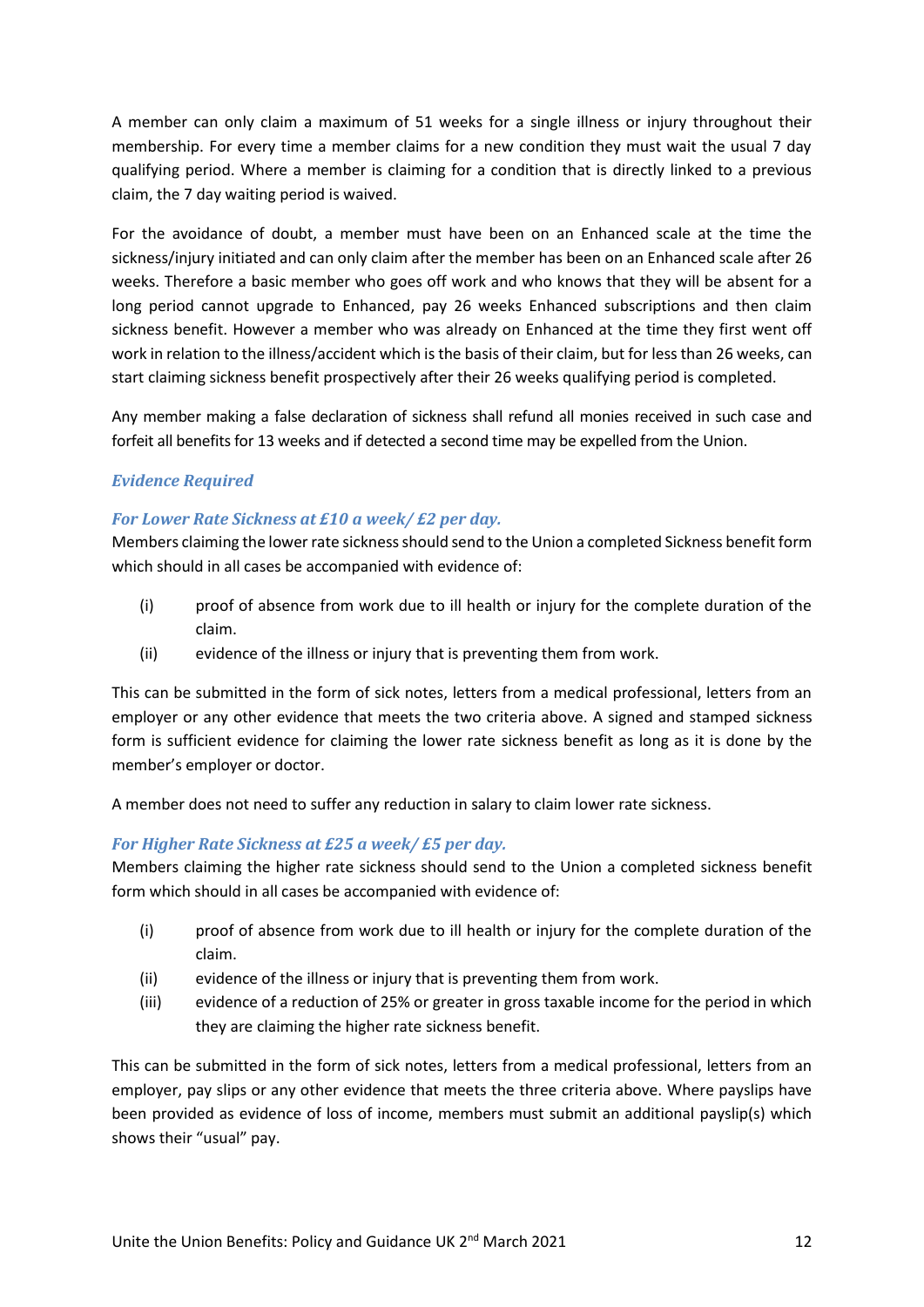For both lower rate and higher rate sickness claims the Union reservesthe right to decide whether the information provided by the member meets the necessary criteria for its respective benefit.

**Please Note:** Once a member exhausts their full 51 weeks sickness benefit, Enhanced members who remain employed but without pay from their employer would be eligible to have all Unite contributions waived for up to three years (in three month increments) from the date the leave commenced upon production of evidence that they meet the above criteria (this is known as Enhanced Reduced Income Benefit).

Sickness cannot be claimed for the same period as Reduced Income Benefit or Enhanced Reduced Income Benefit and can only be claimed by members in employment. A member should complete their full entitlement to sickness benefit before claiming Reduced Income Benefit.

# <span id="page-13-0"></span>**(j) Convalescent Benefit**

A qualifying member (26 weeks of paying Enhanced membership and not more than 6 weeks in arrears at the date the member went off work in relation to the illness for which the convalescent benefit is being claimed) shall be entitled to apply for Convalescent Benefit. For Enhanced members who have suffered a serious accident, for which they have also claimed one of the accident benefits, the qualification period is reduced to 4 weeks Enhanced membership. Enhanced and RMP Members are entitled to apply for Convalescent Benefit only after two years has lapsed since any previous Convalescent Benefit claim. Otherwise eligible non-RMP Retired Members (i.e., former TGWU or Amicus members who retired on or before  $31<sup>st</sup>$  July 2010) can only receive this benefit once after  $1<sup>st</sup>$  September 2015 during their lifetime. Members who join the Union as Community Members (or any other Special Discounted Rate category) and never become full, Low Pay or part time Enhanced members for the 26 week qualifying period are not eligible for Convalescent Benefit.

The member will be entitled to a period of convalescence of not more than two weeks (14 nights), benefit will include accommodation at the union centre, including reimbursement for receipted 2<sup>nd</sup> class return railway fare calculated from the member's nearest rail station to and from the union centre (or, if driving, 45p per mile up the value of the 2<sup>nd</sup> class rail fare). Unite will not be responsible for the arrangement of transport, but will retrospectively reimburse costs involved to the level described above. The Union will not be responsible for costs incurred by partners joining members at the union centre. The Union does however have a considerably discounted rate for partners/carers who accompany a member on Convalescent Benefit.

Convalescent benefit applications will be subject to the following conditions:

- (i) Applications for convalescent benefit must be made on the prescribed form which must be completed with all the requisite particulars and signed and validated by a member of the regional finance team.
- (ii) Applications for convalescence cannot be accepted if the member has received convalescent benefit within the preceding 2 year period.
- (iii) An applicant for convalescent benefit must have been ill for a period of not less than two weeks and still be off work through illness at the date of application. Consideration will only be given to new complaints suffered within a period of 12 months prior to the application. For the avoidance of doubt, members cannot claim Convalescence Benefit twice for the same sickness/accident.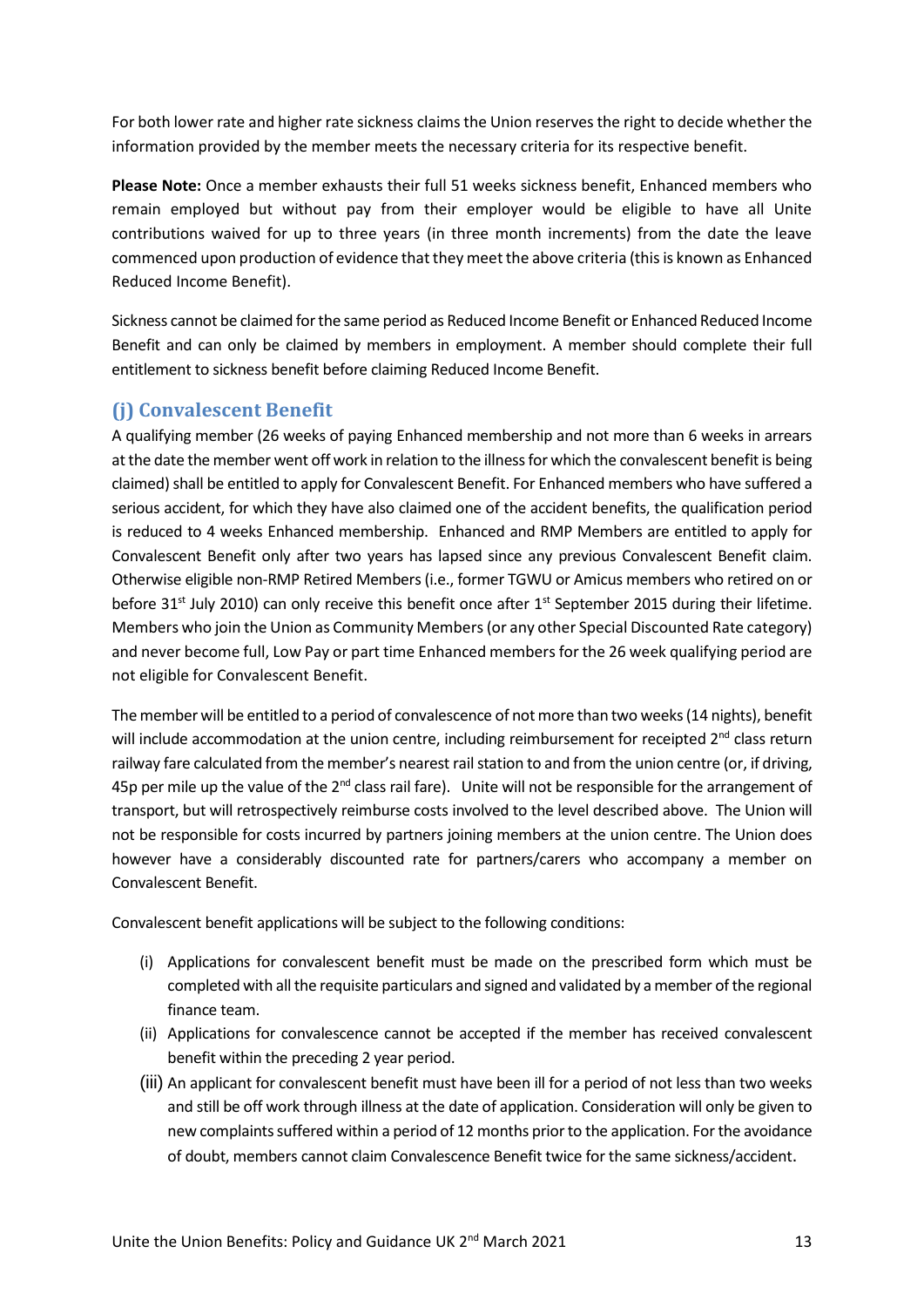(iv) Whilst the convenience of the member will be given full consideration, allocation of admission dates will be subject to availability at the convalescent centre.

For all members becoming Retired (or Permanently Disabled) Members on or after 1<sup>st</sup> August 2010, only those becoming Retired Members Plus from the later of the date of their retirement (or becoming permanently disabled) or  $31<sup>st</sup>$  March 2015 would be eligible, assuming they had fulfilled the 26 week qualifying period on Enhanced prior to retirement (or becoming permanently disabled), for Convalescent Benefit.

The current Convalescent home of Unite the Union is The View Hotel, Grand Parade, Eastbourne, East Sussex, BN21 4DN. All applications for Convalescent Benefit will be subject to availability at the View Hotel, Eastbourne.

## **Evidence Required**

A member should complete a Convalescent benefit form which has a section that must be completed by a doctor.

# <span id="page-14-0"></span>**(k) Fatal Accident Benefit**

On the death of a qualifying member (4 weeks of paying membership and not more than 6 weeks in arrears at the date of the accident) resulting directly from an accident, payment of the Fatal Accident Benefit will be made to the member's legal representative or executor.

The following exclusions apply:

- (i) Whilst serving with any regular armed force or with any irregular force (other than whilst training as a volunteer or reservist with a regular armed force).
- (ii) As the result of some injurious act intentionally inflicted by the deceased upon themselves or some hostile act on their part towards another person (not being in bona fide self-defence) or disease or natural causes or the deceased's own criminal act (e.g. speeding, reckless driving or driving under the influence of alcohol or recreational/non-prescription drugs or any other road traffic offence) or their intentional participation in civil commotion or riot
- (iii) Extreme sports, including but not limited to mountaineering or rock climbing normally requiring the use of guides or ropes; pot holing and other underground activity; racing (other than swimming or on foot); participating in sport tours and competitions; professional sports; ice hockey; horse riding which involves jumping; trampolining; wetbiking, jet skiing or powerboating; white water canoeing, kayaking, or rafting; scuba diving; flying (other than as a fare-paying passenger in a licensed aircraft); parachuting, bungee jumping; free flight including hang gliding; hunting; driving or riding on motorcycles/quad bikes/mountain bikes/snow mobiles off road or in races; downhill skiing and snowboarding (except for dry slope) and any activity that involves firearms or weaponry.

Successful claims can be up to £50,000 in value for accidents on or after 1<sup>st</sup> January 2020. For accidents before this date there is a lower maximum amount.

For members on Enhanced, £25,000 is payable for successful claims and, for death on or after  $1<sup>st</sup>$ January 2020, an additional £5,000 will be paid for any dependant of the deceased that are 18 years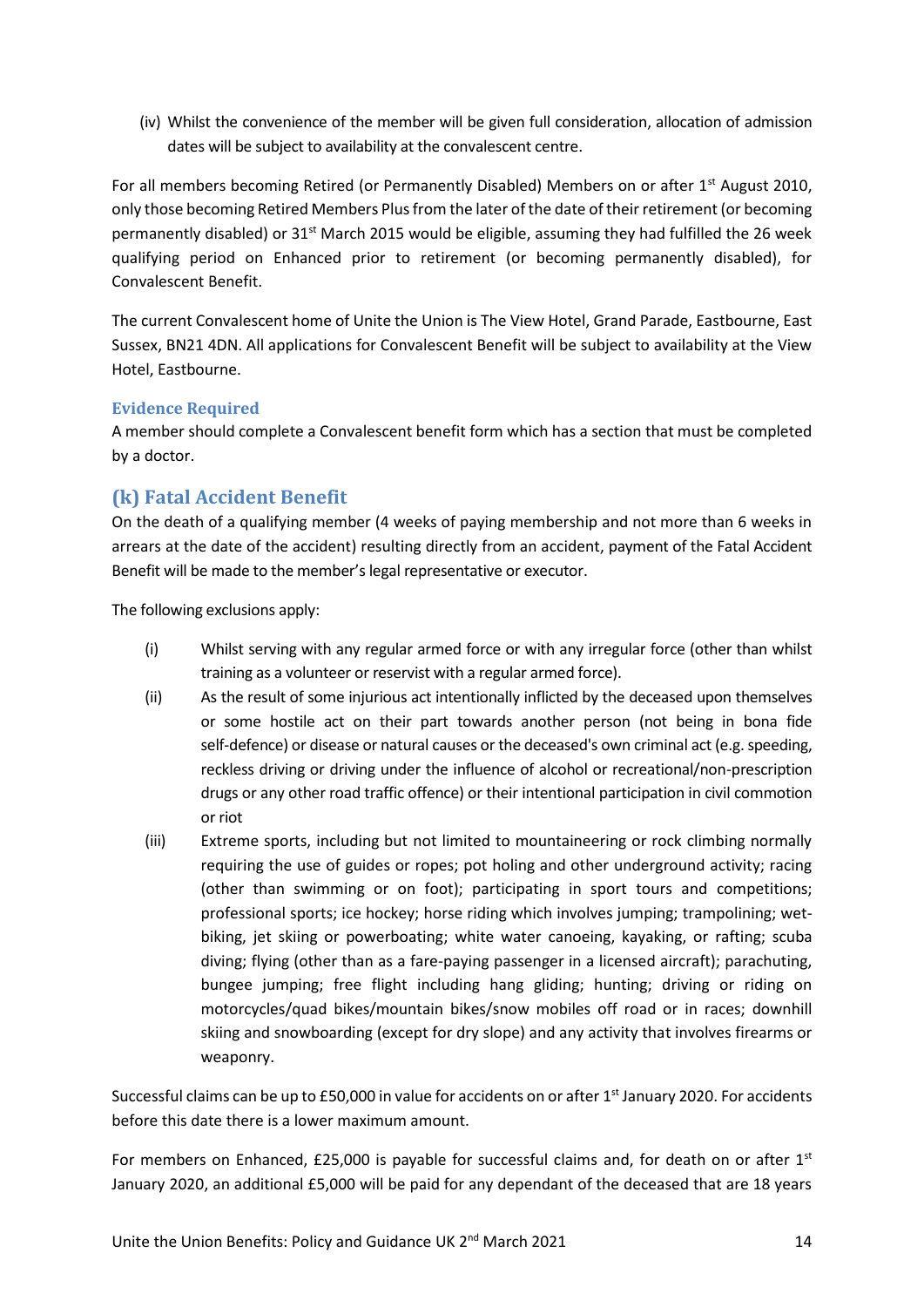or under, up to a maximum benefit of £50,000. A dependant shall mean your child (biological or adoptive). It also covers other relatives or unrelated children who live in your home as part of their family who depend on the deceased as their primary source of income.

For accidental deaths on and after  $1<sup>st</sup>$  January 2020, Basic members are covered for Fatal Accident up to £10,000. There is no additional dependant payment for Basic members.

Rejected claims can be reviewed if new evidence that supports a member's claim is produced by the member or appealed if the member disagrees with the decision of the Union. The appeal panel shall be determined by an independent chair assisted by two senior lay representatives who have been chosen by the Executive Council. The Appeal committee's decision is final.

## **Evidence Required**

A completed Fatal Accident benefit form should in all cases be accompanied with evidence of death (death certificate or coroner's certificate of the fact of death. If death has occurred abroad the appropriate documentation of that country that is similar to a death certificate will suffice). Evidence of the time, date and location of the accident is required. Police reports, witness statements, medical reports and media reports may all be submitted. Evidence of the rightful recipient of the benefit is also required; this may be fulfilled by the receipt of letters of probate, a will of the deceased or letters of administration.

## <span id="page-15-0"></span>**(l) Loss of Limb, Loss of Eye or Loss of Digit**

A qualifying member (4 weeks of paying Enhanced membership at the date of the accident and not more than 6 weeks in arrears) who suffers an accident which causes loss, or loss of use, of limb or eye, or loss of digit may claim loss of limb or loss of eye or loss of digit. Note: members cannot claim both loss of limb or eye or digit and permanent disability benefit or temporary total disability benefit.

A member would be entitled to receive £5,000 for the loss, or loss of use, of one limb or one eye. A member would be entitled to receive £10,000 for the loss, or loss of use, of two limbs or two eyes (maximum two limbs per lifetime). A member can claim £500 per loss of digit (maximum 10 digits per lifetime). If a member is claiming loss of limb, they are unable to claim loss of digits as well for the same limb. The amounts quoted above for loss of limb or eye are for accidents that occur on or after 1st September 2015. For accidents before this date there is a lower maximum amount. Loss of Digit benefit was introduced on 1st September 2016 and therefore any claims for accidents before this date that result in a loss of digit will be rejected.

Loss of Limb(s) shall be deemed as being:

- (i) total loss of the use of an arm at or above the wrist joint; or
- (ii) an arm amputated at or above the wrist joint; or
- (iii) total loss of use of a leg above the ankle (talo tibular joint); or
- (iv) a leg amputated above the ankle (talo tibular joint)

Loss of eye(s) or loss of sight shall be deemed as being:

(i) in both eyes when a member's name has been added to the Register of Blind Persons on the authority of a qualified ophthalmic specialist.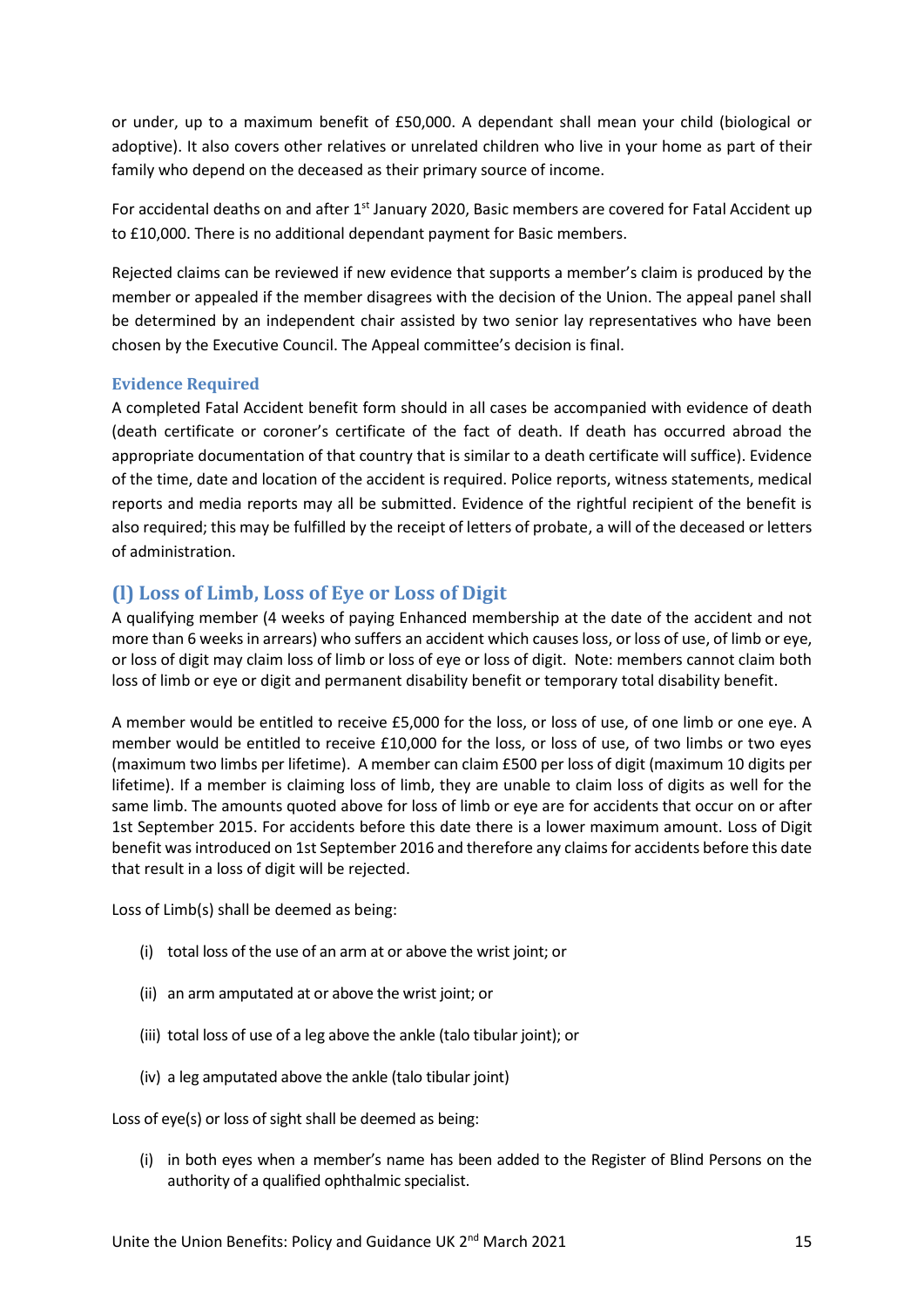(ii) in one eye when the degree of sight remaining after correction is 3/60 or less on the Snellen Scale (which means the member is only able to see at 3 feet that which they should normally be able to see at 60 feet) and the condition is permanent and without expectation of recovery.

Loss of digit shall be deemed as being:

- (i) From the middle knuckle (proximal inter-phalangeal joint (PIP)) for fingers and
- (ii) From the top knuckle (distal interphalangeal joint (DIP) for thumbs and toes.

The following exclusions from the loss of limb or eye or digit benefit apply:

- (i) Whilst serving with any regular armed force or with any irregular force (other than whilst training as a volunteer or reservist with a regular armed force).
- (ii) As the result of some injurious act intentionally inflicted by the member upon themselves or some hostile act on their part towards another person (not being in bona fide self-defence) or disease or natural causes or the member's own criminal act or their intentional participation in civil commotion or riot
- (iii) Extreme sports, including but not limited to mountaineering or rock climbing normally requiring the use of guides or ropes; pot holing and other underground activity; racing (other than swimming or on foot); participating in sport tours and competitions; professional sports; ice hockey; horse riding which involves jumping; trampolining; wetbiking, jet skiing or powerboating; white water canoeing, kayaking, or rafting; scuba diving; flying (other than as a fare-paying passenger in a licensed aircraft); parachuting, bungee jumping; free flight including hang gliding; hunting; driving or riding on motorcycles/quad bikes/mountain bikes/snow mobiles off road or in races; downhill skiing and snowboarding (except for dry slope) and any activity that involves firearms or weaponry.

Rejected claims can be reviewed if new evidence that supports a member's claim is produced by the member or appealed if the member disagrees with the decision of the Union. The appeal panel shall be determined by an independent chair assisted by two senior lay representatives who have been chosen by the Executive Council. The Appeal committee's decision is final.

#### **Evidence Required**

A completed Loss of Limb, eye or digit form should in all cases be accompanied with an explanation of the accident that caused the loss and where possible evidence should be provided (media reports, police reports, an entry in the employer's accident book and or witness statements). This should include the date, time and location of the accident. Medical reports should be included to show clearly the loss of limb, eye or digit or part therefore. Where the member is claiming for loss of use of limb, eye or digit clear evidence must be provided to show that the limb, eye or digit cannot be used ever again.

## <span id="page-16-0"></span>**(m) Permanent Disability**

A qualifying member (4 weeks of paying Enhanced membership at the time of the accident and not more than 6 weeks in arrears) who suffers an accident which causes permanent disability may claim one of the permanent disability benefits. Permanent disability shall mean a disability which has lasted 12 months and which is beyond hope of recovery and will, in all probability, continue for the remainder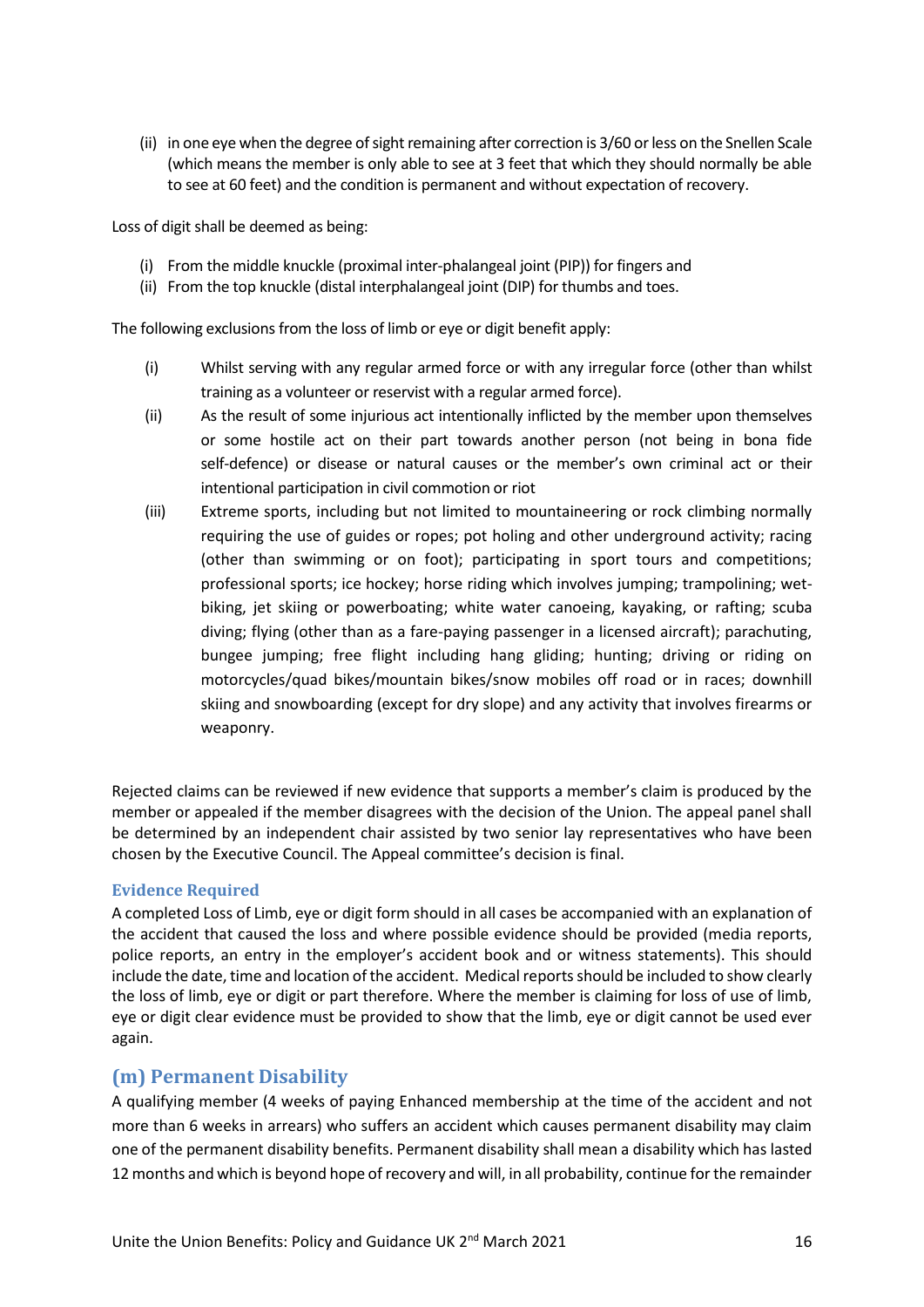of the member's life. Members cannot claim both loss of limb or eye or digit and permanent disability benefit. Additionally members cannot claim more than one of any occupation permanent disability benefit, equivalent occupation permanent disability and total temporary disability benefit.

## <span id="page-17-0"></span>**Any occupation permanent disability:**

Up to £25,000 is payable if the member is prevented from any and all occupations due to the injuries sustained from an accident.

## <span id="page-17-1"></span>**Equivalent occupation permanent disability:**

£10,000 is payable if the member is prevented from their occupation or equivalent for which the member is suited, given their skills and experience due to the injuries sustained from an accident. The EC have absolute and final discretion on what is an equivalent occupation.

The following exclusions from the permanent disability benefit apply:

- (i) Whilst serving with any regular armed force or with any irregular force (other than whilst training as a volunteer or reservist with a regular armed force).
- (ii) As the result of some injurious act intentionally inflicted by the member upon themselves or some hostile act on their part towards another person (not being in bona fide self-defence) or disease or natural causes or the member's own criminal act (e.g. speeding, reckless driving or driving under the influence of alcohol or recreational/non-prescription drugs or any other road traffic offence) or their intentional participation in civil commotion or
- (iii) Extreme sports, including but not limited to mountaineering or rock climbing normally requiring the use of guides or ropes; pot holing and other underground activity; racing (other than swimming or on foot); participating in sport tours and competitions; professional sports; ice hockey; horse riding which involves jumping; trampolining; wetbiking, jet skiing or powerboating; white water canoeing, kayaking, or rafting; scuba diving; flying (other than as a fare-paying passenger in a licensed aircraft); parachuting, bungee jumping; free flight including hang gliding; hunting; driving or riding on motorcycles/quad bikes/mountain bikes/snow mobiles off road or in races; downhill skiing and snowboarding (except for dry slope) and any activity that involves firearms or weaponry.

Successful claims can be up to £25,000 in value for any occupation permanent disability benefit for accidents on or after 1<sup>st</sup> September 2016. For accidents before this date there is a lower maximum amount.

Successful claims can be up to £10,000 in value for equivalent occupation permanent disability benefit for accidents on or after  $1<sup>st</sup>$  September 2016. For accidents before this date there is a lower maximum amount.

Rejected claims can be reviewed if new evidence that supports a member's claim is produced by the member or appealed if the member disagrees with the decision of the Union. The appeal panel shall be determined by an independent chair assisted by two senior lay representatives who have been chosen by the Executive Council. The Appeal committee's decision is final.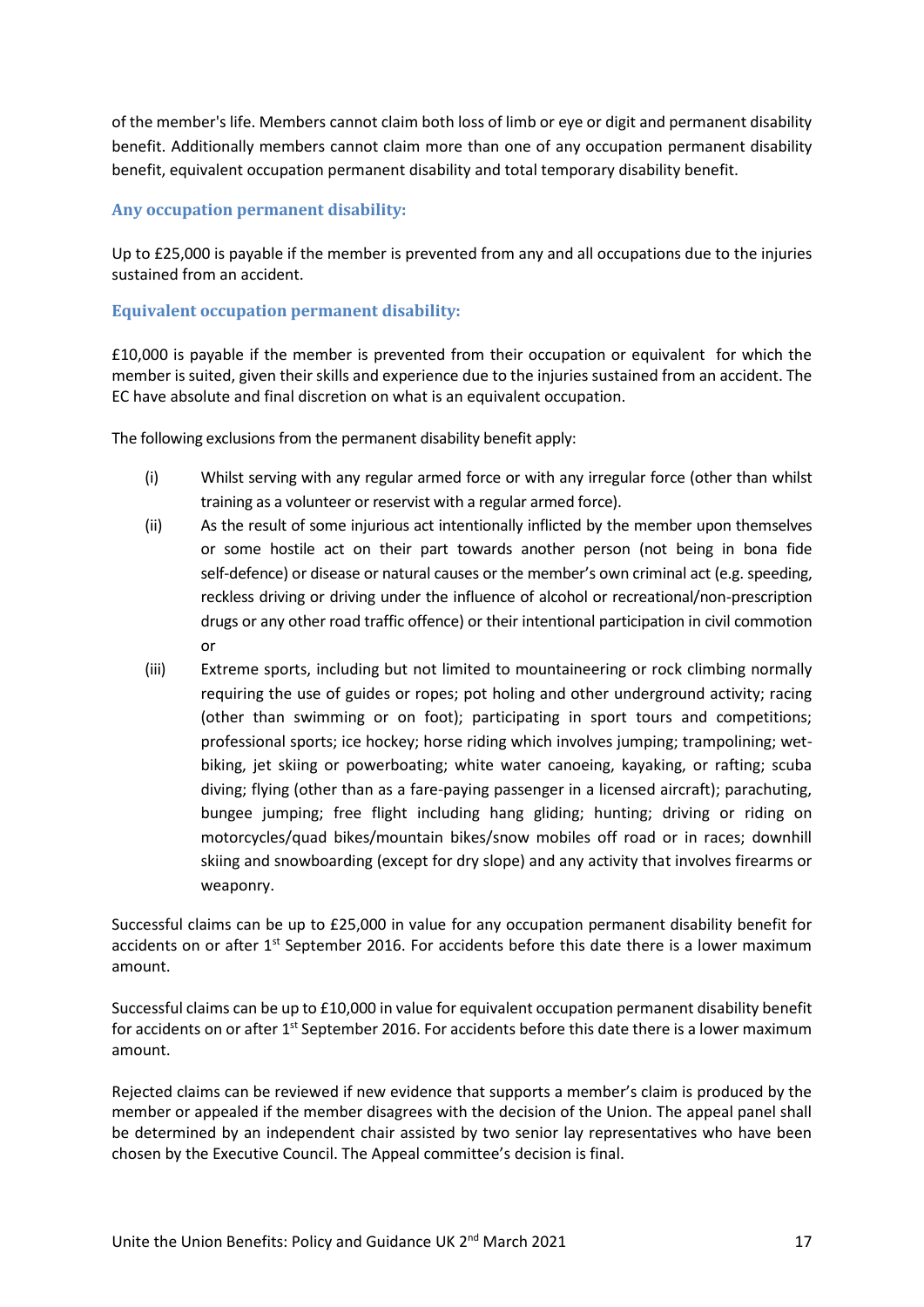## **Evidence Required**

A completed Permanent Disability form should in all cases be accompanied with an explanation of the accident that caused the disability and where possible evidence should be provided (media reports, police reports, an entry in the employer's accident book and or witness statements). This should include the date, time and location of the accident. Medical reports should be included to show clearly the level of disability. In addition if the member is in receipt of any benefit from the Department of Work and Pensions, such as Personal Independence Payment (PIP), Disability Living Allowance (DLA) or Employment Support Allowance (ESA) it should be submitted with the member's claim.

# <span id="page-18-0"></span>**(n) Temporary Total Disability**

A qualifying member (4 weeks of paying Enhanced membership at the time of the accident and not more than 6 weeks in arrears) who suffers an accident which causes total disability which has lasted more than 12 months and is expected to last at least more than 24 months may claim temporary total disability benefit. £5,000 is payable if the member is prevented from any and all occupations for at least two years, but not indefinitely due to the injuries sustained from an accident. Members must have exhausted the full 51 week sickness benefit prior to claiming this benefit and must be able to provide evidence that their injuries from the accident will prevent them for another 12 months. Members cannot claim more than one of any occupation permanent disability benefit, equivalent occupation permanent disability and total temporary disability benefit. A member who claims and receives a Temporary Total Disability Benefit whose condition becomes permanent can claim a top up benefit up to the applicable any occupation permanent disability or equivalent occupation permanent disability level.

The following exclusions from the temporary total disability benefit apply:

- (i) Whilst serving with any regular armed force or with any irregular force (other than whilst training as a volunteer or reservist with a regular armed force).
- (ii) As the result of some injurious act intentionally inflicted by the member upon themselves or some hostile act on their part towards another person (not being in bona fide self-defence) or disease or natural causes or the member's own criminal act (e.g. speeding, reckless driving or driving under the influence of alcohol or recreational/non-prescription drugs or any other road traffic offence) or their intentional participation in civil commotion or
- (iii) Extreme sports, including but not limited to mountaineering or rock climbing normally requiring the use of guides or ropes; pot holing and other underground activity; racing (other than swimming or on foot); participating in sport tours and competitions; professional sports; ice hockey; horse riding which involves jumping; trampolining; wetbiking, jet skiing or powerboating; white water canoeing, kayaking, or rafting; scuba diving; flying (other than as a fare-paying passenger in a licensed aircraft); parachuting, bungee jumping; free flight including hang gliding; hunting; driving or riding on motorcycles/quad bikes/mountain bikes/snow mobiles off road or in races; downhill skiing and snowboarding (except for dry slope) and any activity that involves firearms or weaponry.

This benefit is effective from the 1<sup>st</sup> January 2019 and therefore any claim which involves an accident prior to this date will be rejected.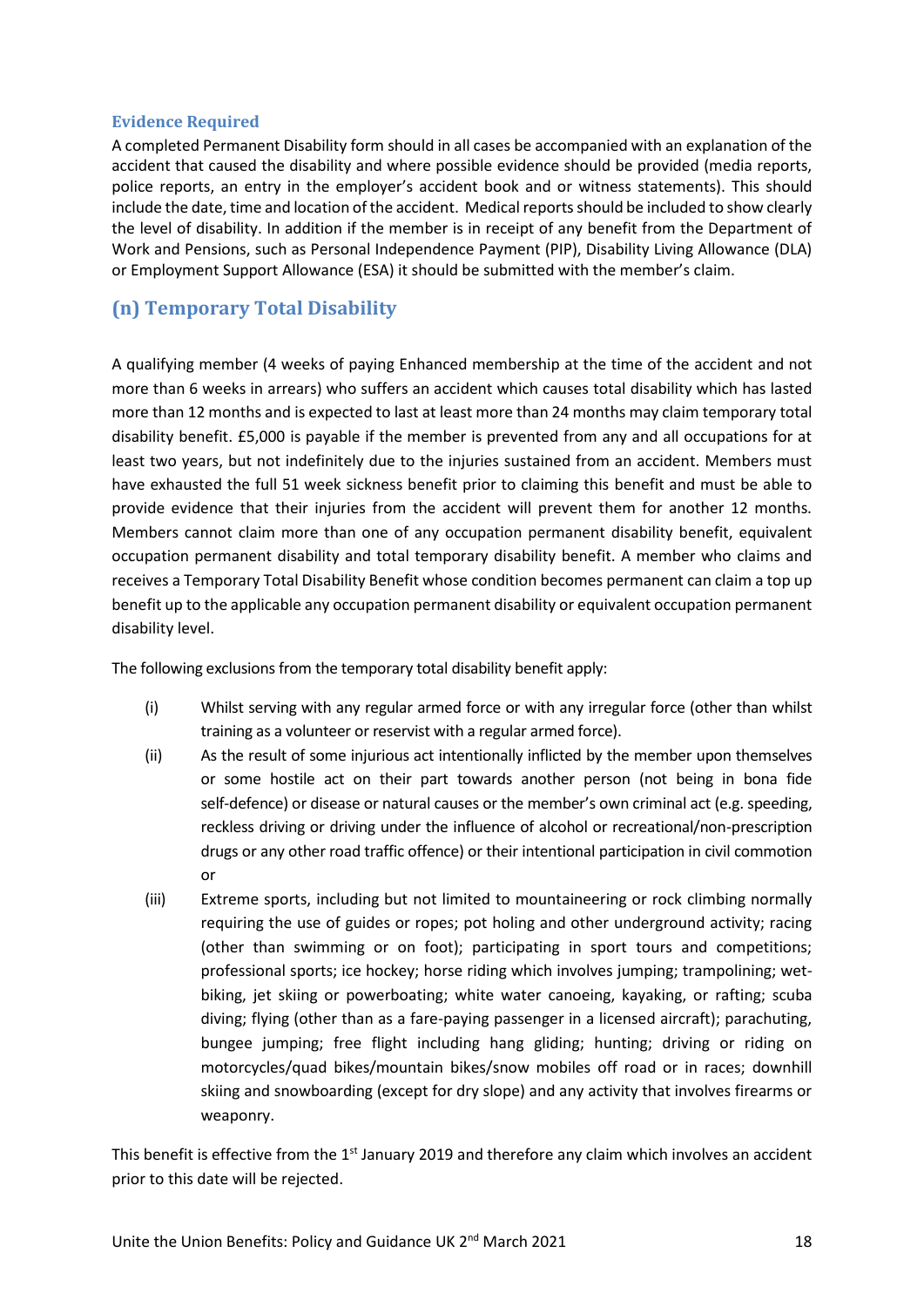Rejected claims can be reviewed if new evidence that supports a member's claim is produced by the member or appealed if the member disagrees with the decision of the Union. The appeal panel shall be determined by an independent chair assisted by two senior lay representatives who have been chosen by the Executive Council. The Appeal committee's decision is final.

#### **Evidence Required**

A completed Disability form should in all cases be accompanied with an explanation of the accident that caused the disability and where possible evidence should be provided (media reports, police reports, an entry in the employer's accident book and or witness statements). This should include the date, time and location of the accident. Medical reports should be included to show clearly the level of disability. In addition if the member is in receipt of any benefit from the Department of Work and Pensions, such as Personal Independence Payment (PIP), Disability Living Allowance (DLA) or Employment Support Allowance (ESA) it should be submitted with the member's claim.

## <span id="page-19-0"></span>**(o) Maternity Benefit**

Maternity benefit may be claimed by any female qualifying member (26 weeks of paying Enhanced membership and not more than 6 weeks in arrears at the date of the birth) who is absent from work by reason of Maternity leave. The member must pay full subscriptions through the benefit period and be in compliance at the time of the claim.

This benefit is payable from the first day of absence for a maximum of 39 weeks. If the mother does not take her full 39 weeks maternity benefit entitlement she can claim the remaining weeks if she produces evidence that her spouse/partner has taken shared parental leave to look after the newborn child/children. Payment will only be made to the mother who is the member.

Enhanced Members whose maternity leave is greater than 39 weeks who remain employed but without pay from their employer (often the case for members on maternity leave beyond 39 weeks) are eligible to have all Unite contributions waived for up to three years (in three month increments) from the date the leave commenced upon production of evidence that they meet the above criteria (this is known as Enhanced Reduced Income Benefit). If the member exhausts their maternity benefit and are still in receipt of some pay (but under 50%) they may claim Reduced Income Benefit. Please see Reduced Income Benefit for more information.

Having exhausted benefit entitlement, a member shall not be entitled to further assistance in the shape of maternity or adoption benefit until 52 weeks have elapsed from the end date of their previous claim.

Please note members claiming for a period of maternity leave before 1<sup>st</sup> January 2019 will be paid at the previous rate of £15 per week. If a member has a claim that starts before  $1<sup>st</sup>$  January 2019 and ends after this date they cannot receive more than £390 (i.e. they receive 10 weeks at £15 per week before 1<sup>st</sup> January 2019 and then after 1<sup>st</sup> January 2019 they receive £10 per week for 24 weeks. The member has only had 34 weeks of benefit but has received the maximum £390 benefit).

#### **Evidence Required**

A completed maternity benefit form should in all cases be accompanied with evidence of maternity leave for the period in which the member is claiming maternity benefit. Birth certificates or a Mat B1 form (in the member's name as the Mother) will also suffice as evidence of maternity leave taking place. Where a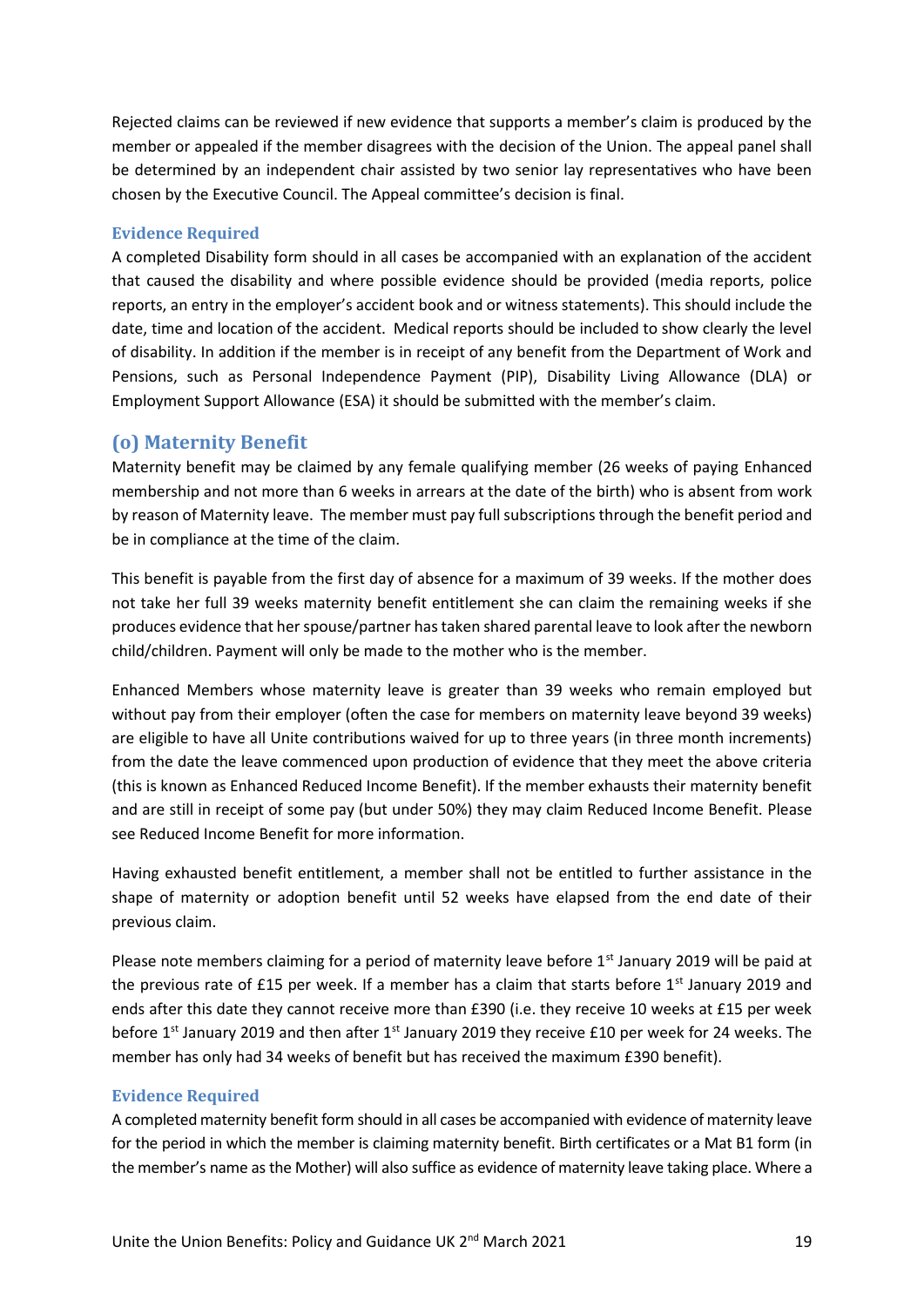member is claiming for waived Unite contributions following a 39 weeks maternity claim they must produce evidence that they are employed and on no pay to qualify.

# <span id="page-20-0"></span>**(p) Adoption Benefit**

Adoption benefit may be claimed by any qualifying member (26 weeks of paying Enhanced membership and not more than 6 weeks in arrears at the date of which the adoption leave commences) who is absent from work by reason of adopting a child (under the age of 18) and is the main adopter. If the member is legally the "second adopter" they may be entitled to Paternity benefit. Please see Paternity on how to claim for the period of absence due to adoption. The member must pay full subscriptions through the benefit period and be in compliance at the time of the claim.

This benefit is payable from the first day of absence for a maximum of 39 weeks. If the main adopter does not take their full 39 weeks adoption benefit entitlement they can claim the remaining weeks if they produce evidence that their spouse/partner has taken shared parental leave to look after the newly adopted child/children. Payment will only be made to the main adopter who is the member.

Enhanced Members whose adoption leave is greater than 39 weeks who remain employed but without pay from their employer are eligible to have all Unite contributions waived for up to three years (in three month increments) from the date the leave commenced upon production of evidence that they meet the above criteria (this is known as Enhanced Reduced Income Benefit). If the member exhausts their Adoption benefit and are still in receipt of some pay (but under 50%) they may claim Reduced Income Benefit. Please see Reduced Income Benefit for more information.

Having exhausted benefit entitlement, a member shall not be entitled to further assistance in the shape of Maternity or Adoption benefit until 52 weeks have elapsed from the end date of their previous claim.

Please note members claiming for a period of adoption leave before  $1<sup>st</sup>$  January 2019 will be paid at the previous rate of £15 per week. If a member has a claim that starts before 1<sup>st</sup> January 2019 and ends after this date they cannot receive more than £390 (i.e. they receive 10 weeks at £15 per week before 1<sup>st</sup> January 2019 and then after 1<sup>st</sup> January 2019 they receive £10 per week for 24 weeks. The member has only had 34 weeks of benefit but has received the maximum £390 benefit)

## **Evidence Required**

A completed adoption benefit form should in all cases be accompanied by proof of adoption/placement or a letter from your social worker, proof that the member is the "main adopter" and proof of the period of absence of work due to the adoption of a child. Where a member is claiming for waived Unite contributions following a 39 weeks maternity claim they must produce evidence that they are employed and on no pay to qualify

# <span id="page-20-1"></span>**(q) Paternity Benefit**

Paternity benefit may be claimed by any qualifying member (26 weeks of paying Enhanced membership and not more than 6 weeks in arrears at date of birth or date adoption leave commences) who is absent from work by reason of paternity leave. This is available to fathers (biological and adoptive), husbands, civil partners and partners of either sex who live with the mother or "main adopter" in an enduring family relationship who have the main responsibility (apart from or in addition to the mother or "main adopter") for bringing up the child or children.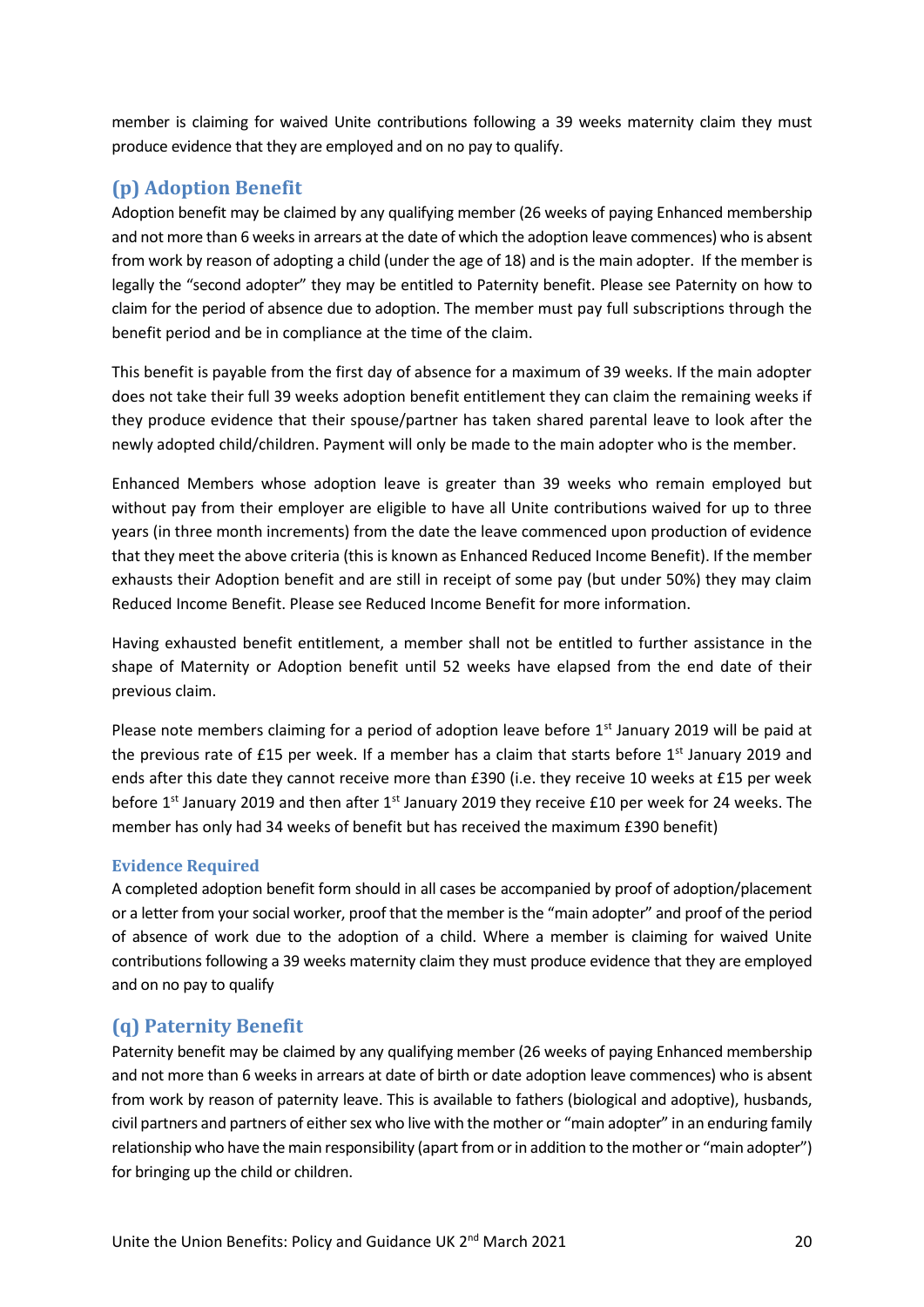This benefit is payable from the member's first day of absence for a maximum of 2 weeks (10 days).

Having exhausted benefit entitlement, a member shall not be entitled to further assistance in the shape of any of these benefits until 52 weeks have elapsed from the end date of their previous claim.

## **Evidence Required**

A completed paternity benefit form should in all cases be accompanied with evidence of paternity leave for the period in which the member is claiming paternity benefit. A Birth certificate/proof of adoption, which mentions the member's name, will also suffice as evidence of paternity leave taking place.

# <span id="page-21-0"></span>**(r) Reduced Income Benefit (RIB)**

Reduce income benefit can be claimed by:

- (i) qualifying Members (13 weeks of paying membership excluding Special Discounted Rate/RMP membership and not more than 6 weeks in arrears), whether on full time, part-time or Low Pay, or an apprentice rate; and
- (ii) who are unable to carry out their duties due to temporary Illness, Injury, Maternity, Paternity, Adoption, Shared Parental Leave, Career Break, Sabbatical, Carer Leave and Extended Bereavement (but are still employed); and
- (iii) can prove they are on a qualifying leave from their employer; and
- (iv) can prove that their gross taxable income has been reduced by at least 50% or that they are only in receipt of Statutory Sick or Maternity Pay (SSP or SMP)

Reduced Income Benefit is the difference, after 7 days of absence of a qualifying absence, between the member's membership type at the basic level (not including additional benefits and branch funds) and 55p per week (excluding the initial 1 week period).

Reduced Income Benefit can be claimed for periods in the past (for a maximum period of one year from the date of application) and also for confirmed periods in the future (these will only be paid up to a maximum of 3 months in advance).

Reduced Income Benefit cannot be claimed for periods when an Enhanced member is also claiming for Sickness, Maternity, Adoption, Shared Parental Leave or Paternity benefits. Enhanced Members who exhaust 39 weeks Maternity or 52 weeks sickness benefits can have their subscriptions waived for up to three years if they stay employed but are on no pay at all (this is known as Enhanced Reduced Income Benefit). If the member is still receiving pay at the end of their other benefit claim but is less than 50% then they can claim Reduced Income Benefit from the day after their other benefit (maternity/Sickness etc) has ceased. No 7 days qualification period is required for Enhanced members who have previously waited 7 days to claim a previous benefit if it is immediately followed by Reduced Income Benefit.

Please note members who are unemployed or retired can remain members of the Union at 55p per week without claiming Reduced Income Benefit by joining one of the Back to Work, Retired Member Plus or Community scales.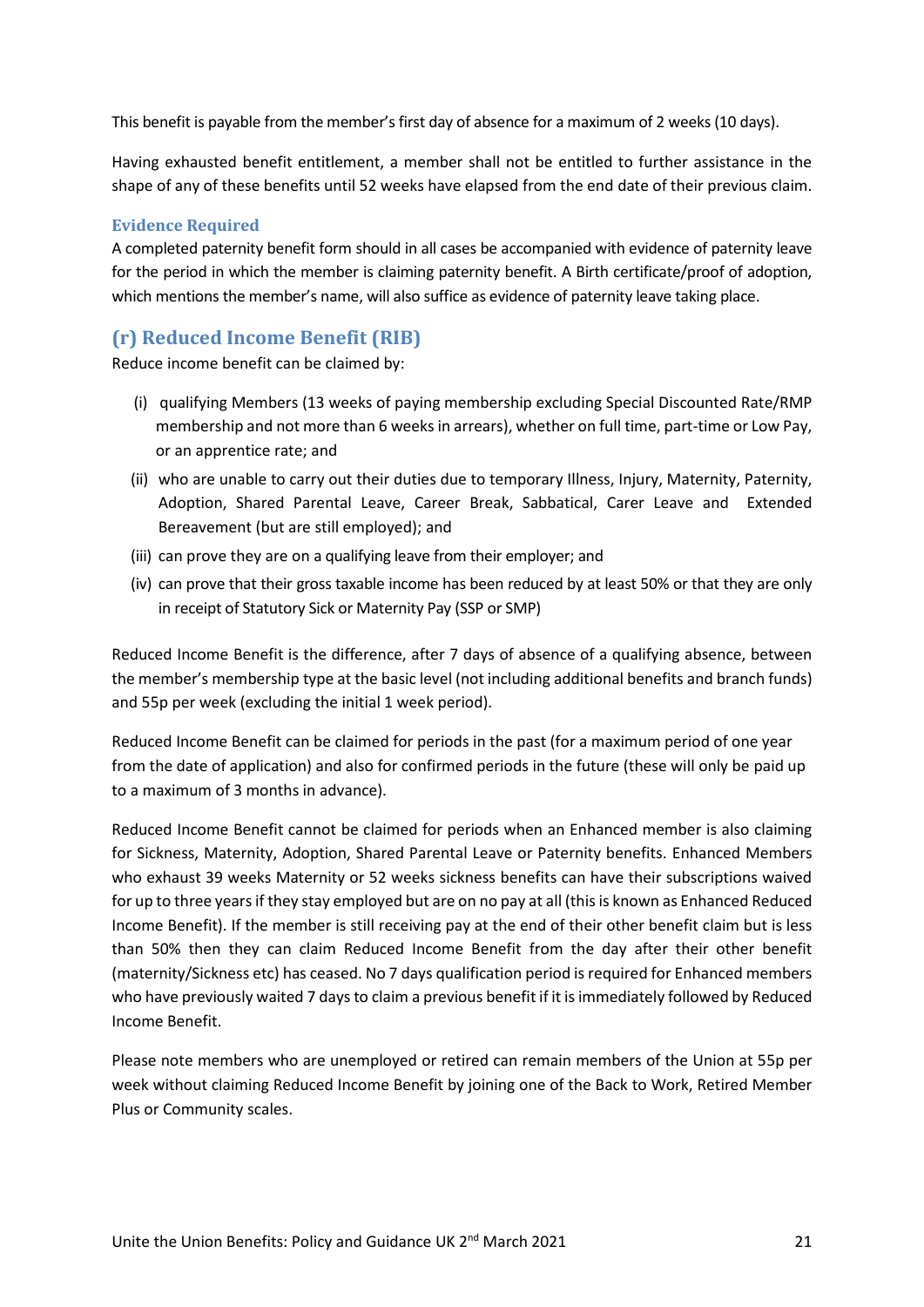## **Evidence Required**

A completed Reduced Income Benefit form should in all cases be accompanied by evidence of a reduction of 50% or greater in gross taxable income for the period of the claim or are only in receipt of SSP/SMP and evidence that the member is absent from work due to a reason listed in r.ii above.

## <span id="page-22-0"></span>**(s) Enhanced Reduced Income Benefit**

Enhanced members who exhaust 51 weeks sickness benefit or 39 weeks maternity or adoption benefits entitlement are eligible to have all Unite contributions waived for up to three years (in three month increments) if they are employed but are receiving no pay. This can be applied from the next day after the end date of the benefit they have just claimed.

Note: Enhanced members taking unpaid dependant carer/compassionate leave would also be eligible for this (up to the three year maximum) but not those taking other unpaid leaves (for example, career breaks or sabbaticals).

Members claiming this benefit remain eligible to accident benefits (Fatal Accident, Any Occupation Permanent Disability, Equivalent Occupation Permanent Disability, Total Temporary Disability and Loss of Limb/Eye/Digits benefits), Convalescent and Funeral but cannot claim Sickness, Maternity, Adoption, Paternity or Reduced Income Benefit.

## <span id="page-22-1"></span>**Evidence Required**

Following a successful complete Sickness, Maternity or Adoption benefit, the member must produce evidence that they are still employed but in receipt of no pay. In most cases payslips would be sufficient but a letter from the employer or a member's contract stating they are not receiving pay should be sufficient.

## <span id="page-22-2"></span>**Definitions**

"Accident" shall mean an unintentional sudden event which results in physical harm.

"Accident Benefits" shall mean benefits that require an accident to have occurred as one of the criteria of the claim. This includes fatal accident benefit, total permanent disability benefit, equivalent occupation permanent disability benefit, temporary total disability benefit, loss of limb, eye, or digit benefits.

"Additional Benefits" – includes but not limited to DriverCare contributions, enhanced membership payments and association funds.

"Administrative Error" – An error made by an employee of Unite the Union in the administration of a member's Unite benefit claim. The EC have final decision on whether an administrative error has occurred.

CMA – Communication Managers Association.

EC - The Executive Council (EC) is comprised entirely of lay members whom have been elected democratically.

Former Amicus Members – Members who belonged to the trade Union "Amicus" prior to the merger with the TGWU. For administration purposes the date of the merger was  $1^{st}$  September 2009.